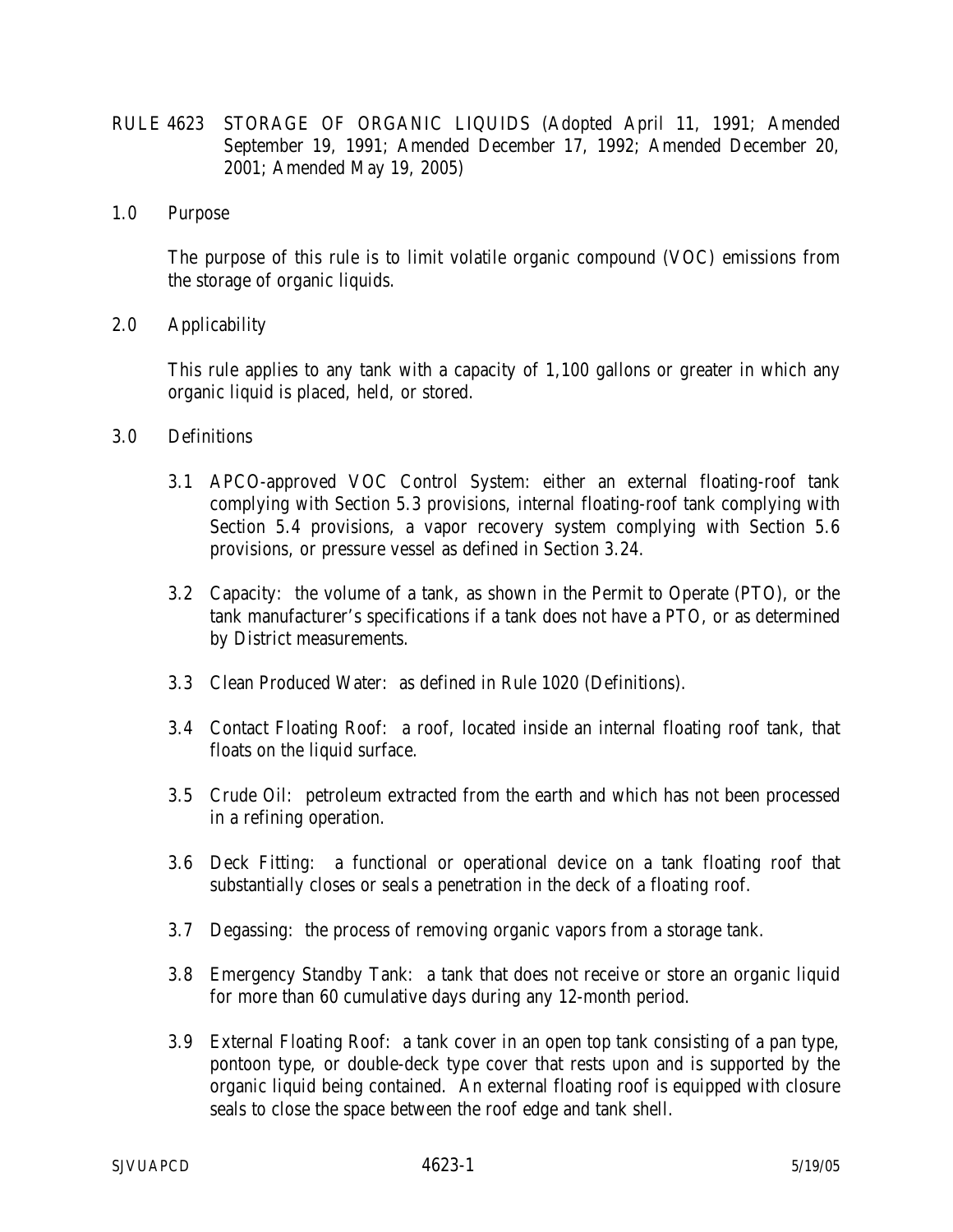- 3.10 Fixed Roof Tank: a tank with a roof that is permanently affixed to the shell of the tank.
- 3.11 Gas Leak: a reading in excess of 10,000 parts per million by volume (ppmv), as methane, above background on a portable hydrocarbon detection instrument that is calibrated with methane in accordance with the test method in Section 6.4.8.
- 3.12 Gasoline: any petroleum distillate, petroleum distillate/alcohol blend, or alcohol, having a Reid vapor pressure of four (4) psia or greater which is used as motor fuel which is commonly or commercially known or sold as gasoline.
- 3.13 Gauge Float: a device to indicate the level of the liquid within a tank. The float rests on the liquid surface inside a gauge well in the tank.
- 3.14 Gauge Hatch/Sample Well (Ports): consists of a pipe sleeve equipped with a selfclosing gasketed cover (to reduce evaporative losses) and allows hand-gauging or sampling of the stored liquid. The gauge hatch/sample port is usually located beneath the gauger's platform, which is mounted on top of the tank shell. A cord may be attached to the self-closing gasketed cover so that the cover can be opened from the platform.
- 3.15 Guidepole: an anti-rotation device that is fixed to the top and bottom of a tank, passing through a well in a floating roof. A guidepole may be solid or be equipped with slots or holes for gauging purposes provided the guidepole is equipped with an appropriate sealing device that prevents openings that expose the stored liquid to the atmosphere.
- 3.16 Internal Floating Roof: a pan type, pontoon type, or double-deck type cover located inside a fixed roof tank that rests upon and is supported by the organic liquid being contained. An internal floating roof is equipped with closure seals to close the space between the roof edge and tank shell.
- 3.17 Leak-Free: a condition without a gas leak or a liquid leak.
- 3.18 Liquid Leak: the dripping of organic liquid at a rate of more than 3 drops per minute.
- 3.19 Maximum Operating Level: the highest achievable level of fluid within a tank, as determined by the structural design of the tank. In the absence of tank specific design information, the maximum operating level is equal to tank capacity.
- 3.20 Metallic-Shoe Type (Mechanical Shoe) Seal: a metallic sheet (the shoe) that is held vertically against the vertical tank wall. The shoe is connected by braces to the floating roof and is held tightly against the wall by springs or weighted levers. A flexible coated fabric (envelope) is suspended from the shoe seal to the floating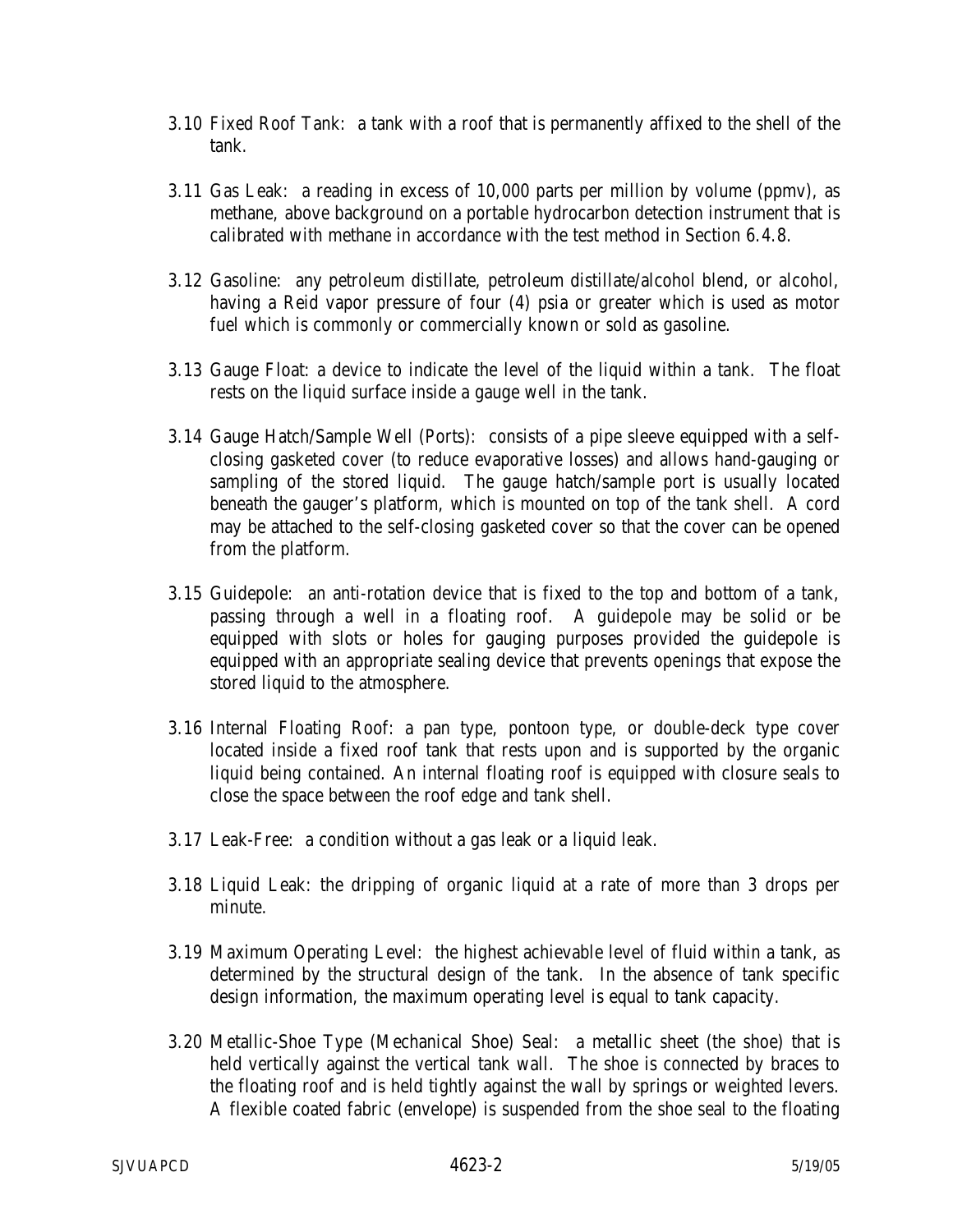roof to form a vapor barrier over the annular space between the roof and the primary seal.

- 3.21 Non-contact Floating Roof: a roof that is located inside an internal floating roof tank that is supported on pontoons several inches above the liquid surface.
- 3.22 Organic Liquid: any liquid which contains volatile organic compounds (VOCs) including, but not limited to, crude oils and petroleum distillates.
- 3.23 Petroleum Distillate: the product of a crude oil distillation or condensation process obtained by condensing the vapors for the purpose of purification, fractionation, or the formation of new substances.
- 3.24 Pressure Vessel: a tank, reservoir, or container that is capable of maintaining working pressures sufficient to prevent organic liquid loss or VOC loss to the atmosphere at all times.
- 3.25 Resilient-Toroid-Type seal: a core of open-cell foam encapsulated in a coated fabric that is attached to a mounting on the deck perimeter, and is continuous around the floating roof circumference.
- 3.26 Rim Vent: a vent used on tanks equipped with a seal design, such as a mechanical shoe seal, that creates a vapor pocket in the seal and rim area. The vent is used to release excess pressure or vacuum that is present in the vapor space bounded by the primary-seal shoe, the floating roof rim, the primary seal fabric, and the liquid level. A rim vent usually consists of a weighted pallet that rests on a gasketed cover.
- 3.27 Roof Drain: a drain that permits the removal of rainwater from the surface of external floating roofs. A roof drain may be a closed drainage system that carries rainwater from the surface of the floating roof to the outside of the tank, or an open drainage system consisting of an open pipe that extends a short distance below the bottom of the deck allowing rainwater to drain from the surface of the floating roof into the organic liquid contents of the tank.
- 3.28 Roof Leg: an adjustable or fixed leg that is attached to the floating roof deck to support or hold the floating roof deck at a predetermined distance off the tank bottom to prevent damage to the fittings located underneath the deck and to allow for tank cleaning or repair. For adjustable legs, the load-carrying element passes through a well or sleeve in the deck.
- 3.29 Small Producer: an operator in the business of crude oil production who:
	- 3.29.1 Produces an average of less than 6000 barrels per day of crude oil from all operations within the county; and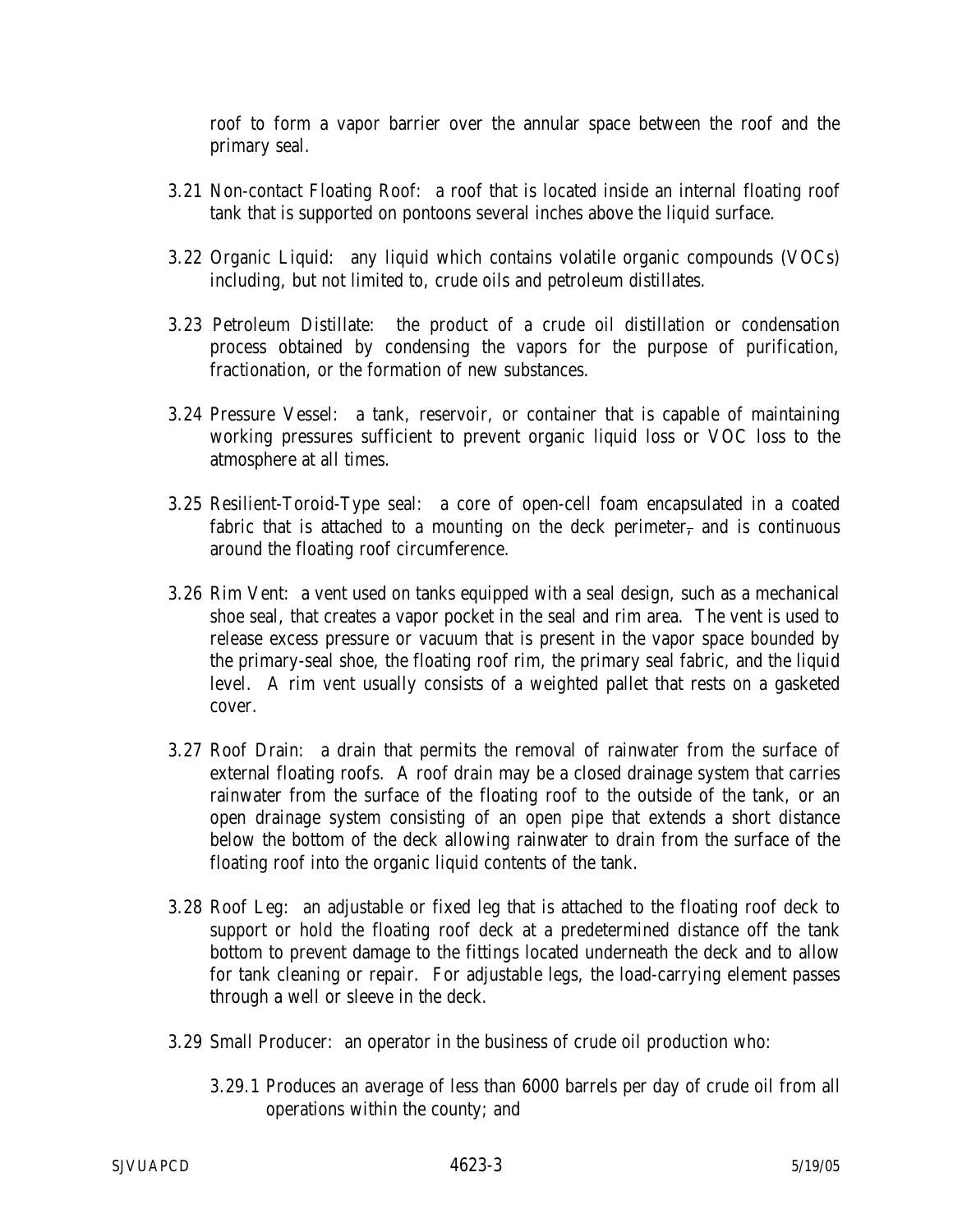- 3.29.2 Does not engage in refining, transportation, or marketing of refined petroleum products.
- 3.30 Tank: any stationary container, reservoir, or vessel, in which an organic liquid is placed, held, or stored.
- 3.31 Tank Battery: for crude oil production facilities, a tank battery is an aggregation of two or more tanks where the tanks are located so that no one tank is more than 150 feet from another tank as measured from the closest tank edges, and the tanks are located in the same crude oil production field. For non-crude oil production facilities, a tank battery is an aggregation of two or more tanks located within the same facility, regardless of the distance of the tanks from each other.
- 3.32 True Vapor Pressure (TVP): the equilibrium partial vapor pressure exerted by an organic liquid at actual storage temperature.
- 3.33 Uncontrolled Fixed Roof Tank: a fixed roof tank that is not connected to an APCO-approved vapor recovery system operated as specified in Section 5.6.
- 3.34 Vacuum Breaker: a device that equalizes the pressure of the vapor space across the floating roof deck as the deck is either being landed on or off its legs. A vacuum breaker consists of a well with a cover. Attached to the underside of the cover is a guided leg long enough to contact the tank bottom as the floating deck approaches. When in contact with the tank bottom, the guide leg mechanically opens the breaker by lifting the cover off the well; otherwise the cover closes the well. Because the purpose of the vacuum breaker is to allow for the free exchange of air and/or vapor, the well does not extend appreciably below the deck.
- 3.35 Visible Gap: an opening that exceeds 0.060 inch.
- 3.36 Volatile Organic Compound (VOC): as defined in Rule 1020 (Definitions).
- 3.37 Zero Gap: no gap between the tank shell and the seal shall exceed 0.06 inch. The cumulative length of all gaps exceeding 0.02 inch shall not be more than five (5) percent of the circumference of the tank, excluding gaps less than 1.79 inches from vertical seams.
- 3.38 Zero Gap Pole Wiper Seal: a seal with no gap exceeding 0.06 inches between outer surface of the guidepole or gauge well and pole wiper seal.

#### 4.0 Exemptions

4.1 The provisions of this rule shall not apply to: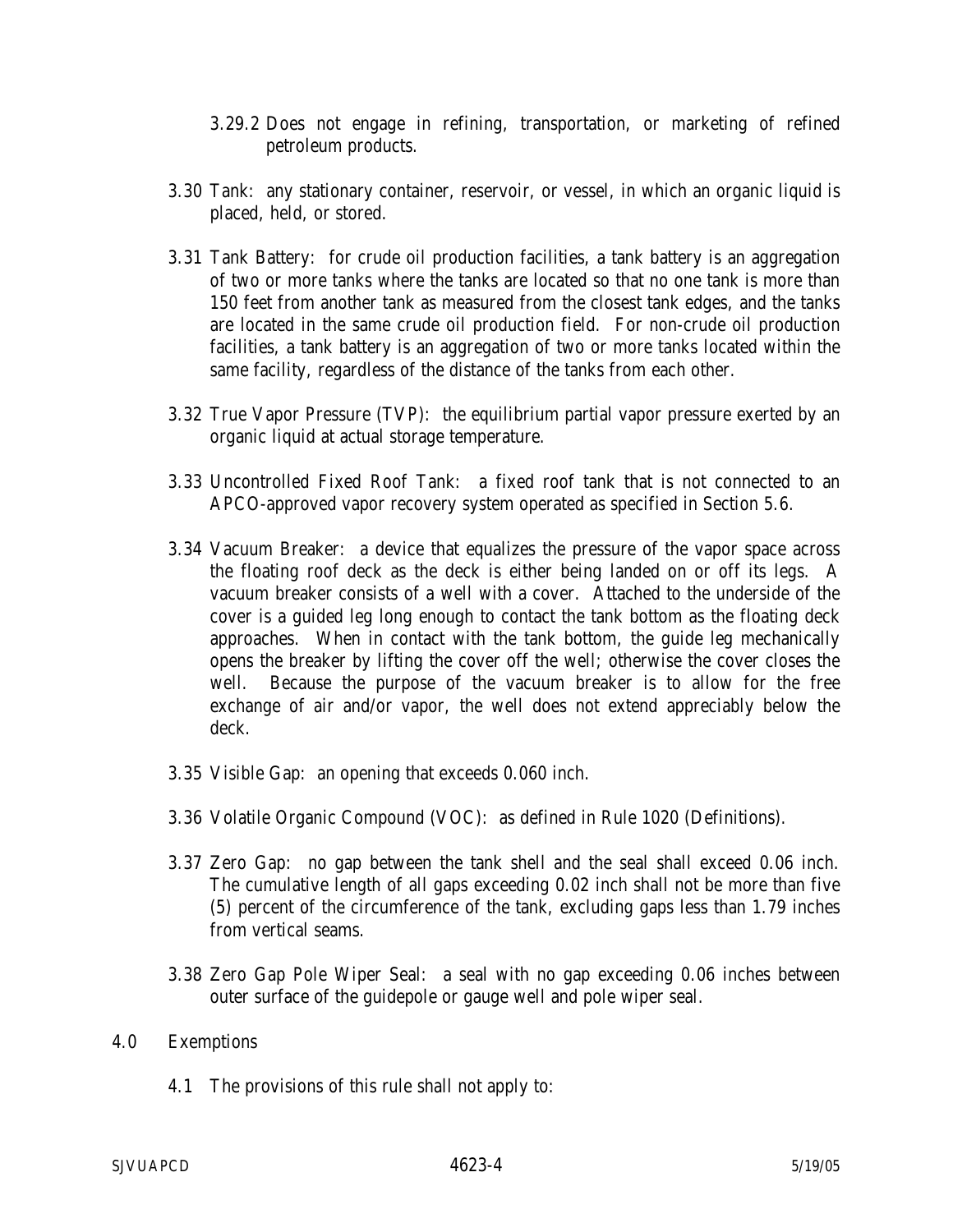- 4.1.1 Pressure vessels.
- 4.1.2 Gasoline storage tanks with a capacity of less than 19,800 gallons that are subject to the requirements of Rule 4621 (Gasoline Transfer Into Stationary Storage Containers, Delivery Vessels, and Bulk Plants).
- 4.1.3 Tanks that are used for storage/processing of clean produced water, or other water that meets the VOC standard specified in the definition of "clean produced water" in Rule 1020 (Definitions).
- 4.1.4 Tanks used in wine fermentation and for storage of resulting products, byproducts, and spirits.
- 4.2 Except for complying with Sections 6.3.2, 6.3.3 and 7.2, the requirements of this rule shall not apply to:
	- 4.2.1 Emergency standby tanks, in existence prior to May 1, 1979, which exclusively store petroleum distillates or crude oil. Prior to return to Emergency Standby status, the contents of each tank shall be drained to the maximum extent feasible. After a tank has been used (filled or partially filled) and draining of the tank has begun, any further filling of the tank shall constitute a separate use of the tank, and the number of days the tank is used shall be counted towards the 60 cumulative days limit specified in the definition of an emergency standby tank in Section 3.8. Fixed roof emergency standby tanks shall be equipped with a pressure-vacuum relief valve that meets the requirements of Section 5.2.
	- 4.2.2 Temporary tanks, with capacities of 21,000 gallons (500 barrels) or less, left on site for six months or less.
- 4.3 Except for complying with Sections 6.3.4 and 7.2, a small producer's tank with a throughput of 50 barrels of crude oil per day or less is exempt from the requirements of this rule. All other small producer tanks that do not qualify for exemption under Section 4.4 shall comply with all the requirements of this rule.
- 4.4 Tanks exclusively receiving and/or storing an organic liquid with a TVP less than 0.5 psia are exempt from all other requirements of the rule except for complying with the following provisions:
	- 4.4.1 TVP and API Gravity Testing provisions pursuant to Section 6.2,
	- 4.4.2 Recordkeeping provisions pursuant to Section 6.3.6,
	- 4.4.3 Test Methods provisions pursuant to Section 6.4, and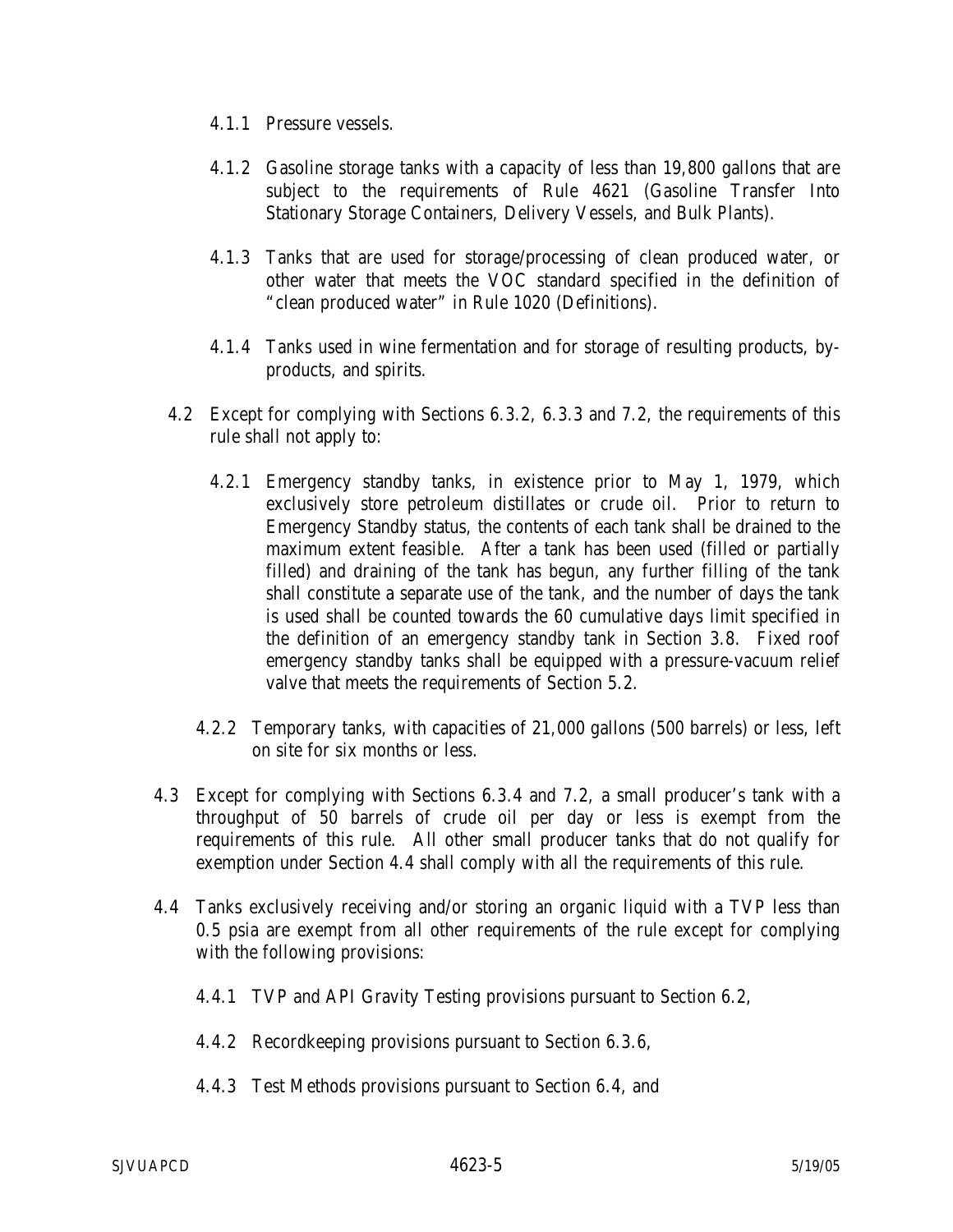4.4.4 Compliance schedules pursuant to Section 7.2.

The requirements of Section 4.4 shall not apply to tanks that are exempt pursuant to Sections 4.1 through 4.3.

### 5.0 Requirements

- 5.1 VOC Control System Requirements
	- 5.1.1 General VOC Control System Requirements

Except for small producers who are required to comply with the VOC control system requirements in Section 5.1.2, an operator shall not place, hold, or store organic liquid in any tank unless such tank is equipped with a VOC control system identified in Table 1. The specifications for the VOC control system are described in Sections 5.2, 5.3, 5.4, 5.5, and 5.6.

| Tank          | True Vapor Pressure (TVP) of Organic Liquid |                         |                   |  |
|---------------|---------------------------------------------|-------------------------|-------------------|--|
| Capacity      |                                             |                         |                   |  |
| (Gallons)     | $0.5$ psia to $< 1.5$ psia                  | 1.5 psia to $<$ 11 psia | $\geq$ 1.0 psia   |  |
|               | Pressure-vacuum relief valve,               | Pressure-vacuum         | Pressure vessel   |  |
| (Group A)     | or internal floating roof, or               | relief valve, or        | or vapor recovery |  |
|               | external floating roof, or                  | internal floating roof, | system            |  |
| $1,100$ to    | vapor recovery system                       | or external floating    |                   |  |
| 19,800        |                                             | roof, or vapor          |                   |  |
|               |                                             | recovery system         |                   |  |
|               | Pressure-vacuum relief valve,               | Internal floating roof, | Pressure vessel   |  |
| (Group B)     | or internal floating roof, or               | or external floating    | or vapor recovery |  |
|               | external floating roof, or                  | roof, or vapor          | system            |  |
| $> 19,800$ to | vapor recovery system                       | recovery system         |                   |  |
| 39,600        |                                             |                         |                   |  |
|               | Internal floating roof, or                  | Internal floating roof, | Pressure vessel   |  |
| (Group C)     | external floating roof, or                  | or external floating    | or vapor recovery |  |
|               | vapor recovery system                       | roof, or vapor          | system            |  |
| > 39,600      |                                             | recovery system         |                   |  |

Table 1 – General VOC Control System Requirements

### 5.1.2 Small Producer VOC Control System Requirements

A small producer shall not place, hold, or store crude oil in any tank unless such tank is equipped with a VOC control system identified in Table 2. For storage of any organic liquid except crude oil, a small producer shall comply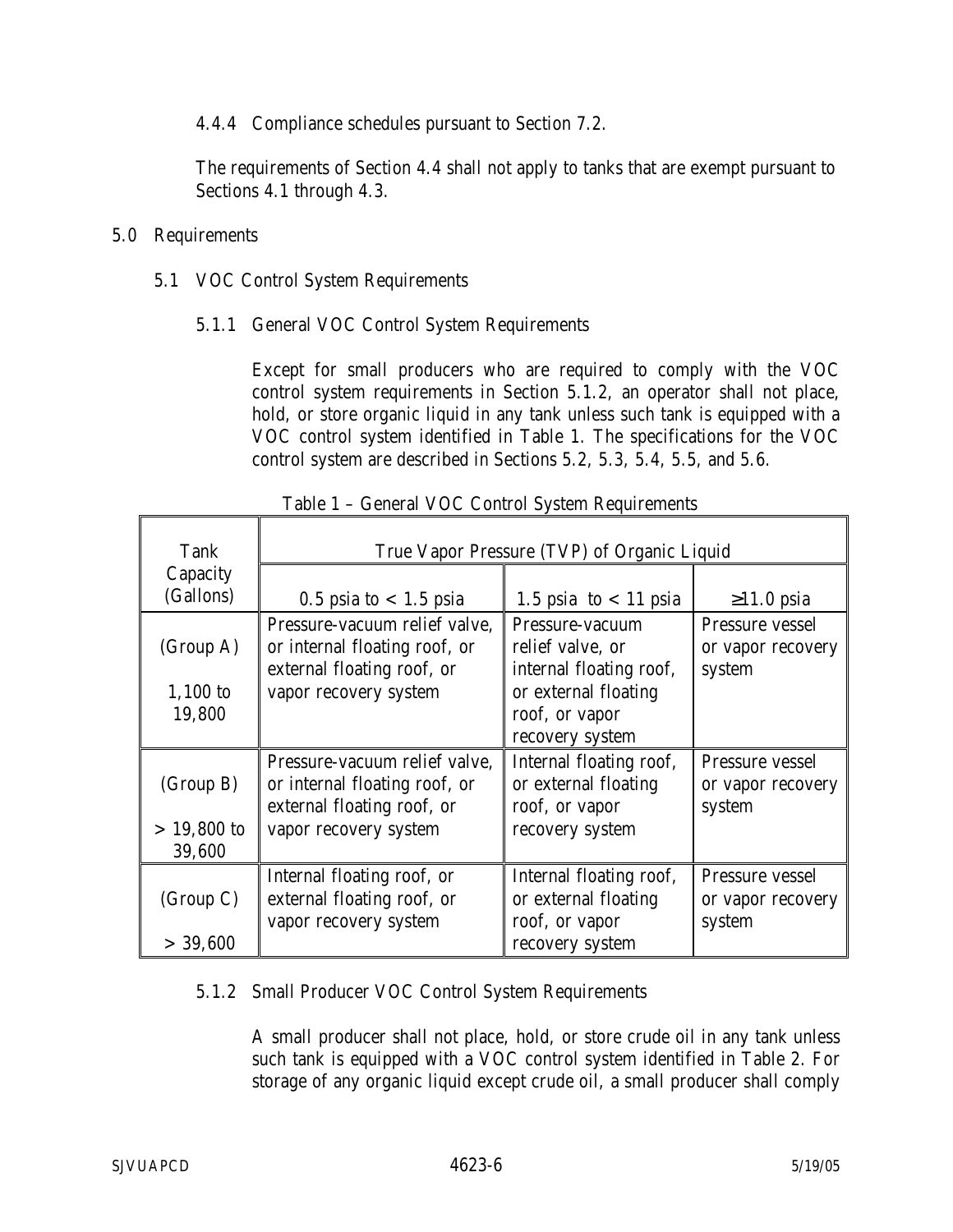with the requirements of Section 5.1.1. The specifications for the VOC control system are described in Sections 5.2, 5.3, 5.4, 5.5, and 5.6.

|            | TVP and Crude Oil Throughput  |                               |                    |  |
|------------|-------------------------------|-------------------------------|--------------------|--|
| Tank       | 0.5 psia to $<$ 11 psia and a | 0.5 psia to $<$ 11 psia and a | $\geq$ 11 psia and |  |
| Capacity   | tank throughput of $> 50$ to  | tank throughput $\geq 150$    | regardless of      |  |
| (gallons)  | <150 barrels of crude oil     | barrels of crude oil per      | crude oil tank     |  |
|            | per day                       | day                           | throughput         |  |
| (Group A)  | Pressure-vacuum relief        | Pressure-vacuum relief        | Pressure vessel    |  |
|            | valve, or internal floating   | valve, or internal floating   | or vapor           |  |
| $1,100$ to | roof, or external floating    | roof, or external floating    | recovery system    |  |
| 39,600     | roof, or vapor recovery       | roof, or vapor recovery       |                    |  |
|            | system                        | system                        |                    |  |
| (Group B)  | Pressure-vacuum relief        | Internal floating roof, or    | Pressure vessel    |  |
|            | valve, or internal floating   | external floating roof, or    | or vapor           |  |
| >39,600    | roof, or external floating    | vapor recovery system         | recovery system    |  |
|            | roof, or vapor recovery       |                               |                    |  |
|            | system                        |                               |                    |  |

Table 2 – Small Producer VOC Control System Requirements for Crude Oil Storage Tanks

- 5.1.3 All tanks subject to the control requirements of this rule shall be maintained in a leak-free condition, except for the following components and as allowed by Section 5.2 and applicable provisions of Table 3 through Table 5, and Section 5.7.5.4:
	- 5.1.3.1 Primary seals and secondary seals of external floating roof tanks that are in compliance with the applicable requirements specified in Sections 5.3.2.1, 5.3.2.2, and 5.3.2.3.
	- 5.1.3.2 Primary seals and secondary seals of internal floating roof tanks that are in compliance with the applicable requirements specified in Section 5.4.1.
	- 5.1.3.3 Floating roof deck fittings that are in compliance with the applicable requirements specified in Sections 5.5.2.1.5, 5.5.2.2.5, 5.5.2.3.3, 5.5.2.4.2, and 5.5.2.4.3.
	- 5.1.3.4 Floating roof automatic bleeder vents that are in compliance with requirements specified in Sections 5.5.2.1.3 and 5.5.2.2.3 during product change provided product change is accomplished as expeditiously as practicable.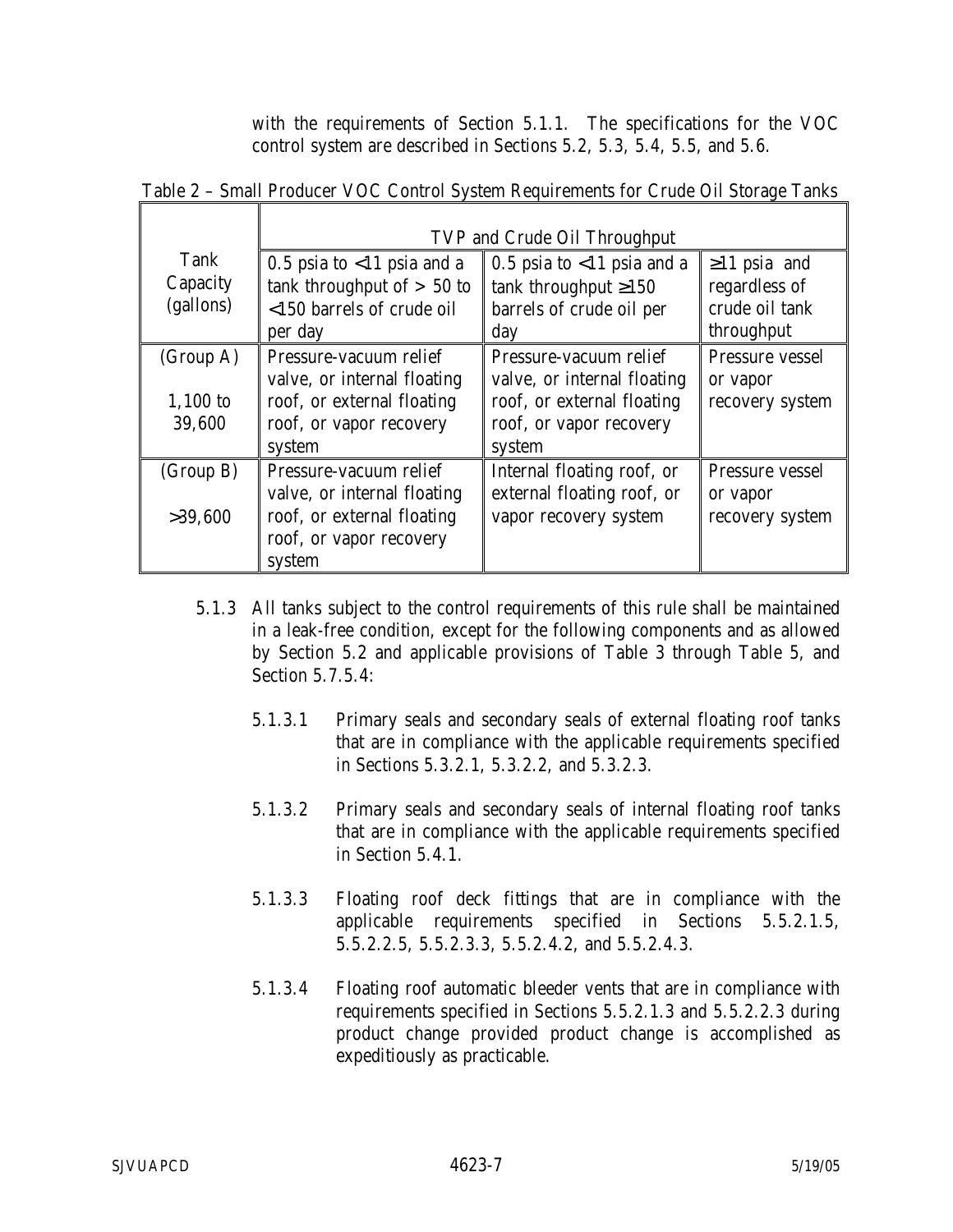5.2 Specifications for Pressure-Vacuum Relief Valve

The pressure-vacuum relief valve shall be set to within ten (10) percent of the maximum allowable working pressure of the tank. The pressure-vacuum relief valve shall be permanently labeled with the operating pressure settings. The pressure-vacuum relief valve shall be properly installed and maintained in good operating order in accordance with the manufacturer's instructions, and shall remain in leak-free condition except when the operating pressure exceeds the valve set pressure.

- 5.3 Specifications for External Floating Roof Tanks
	- 5.3.1 An external floating roof tank shall be:
		- 5.3.1.1 Equipped with a floating roof consisting of a pan type that is installed before December 20, 2001, pontoon-type, or double-deck type cover, that rests on the surface of the liquid contents; and
		- 5.3.1.2 Equipped with a closure device between the tank shell and roof edge consisting of two seals, one above the other; the one below shall be referred to as the primary seal, and the one above shall be referred to as the secondary seal.
		- 5.3.1.3 The floating roof shall be floating on the surface of the stored liquid at all times (i.e., off the roof leg supports) except during the initial fill until the roof is lifted off the leg supports and when the tank is completely emptied and subsequently refilled. When the roof is resting on the leg supports the processes of filling or emptying and refilling the tank shall be continuous and shall be accomplished as rapidly as possible. Whenever the operator intends to land the roof on its legs, an operator shall notify the APCO in writing at least five calendar days prior to performing the work. The tank must be in compliance with this rule before the operator may land the roof on its legs. The required information to be included in the written notification as well as the recordkeeping requirements is specified in Section 6.3.7.
	- 5.3.2 Seal designs shall be submitted to the APCO and shall not be installed or used unless they are approved by the APCO as meeting the criteria set forth in Sections 5.3.2.1 through 5.3.2.3 as applicable. Seal designs other than set forth in Sections 5.3.2.1 through 5.3.2.3 may be approved provided that a notice allowing the use of such design has been published in the Federal Register pursuant to CFR 40 Part 60: Subpart Kb paragraph 60.114b.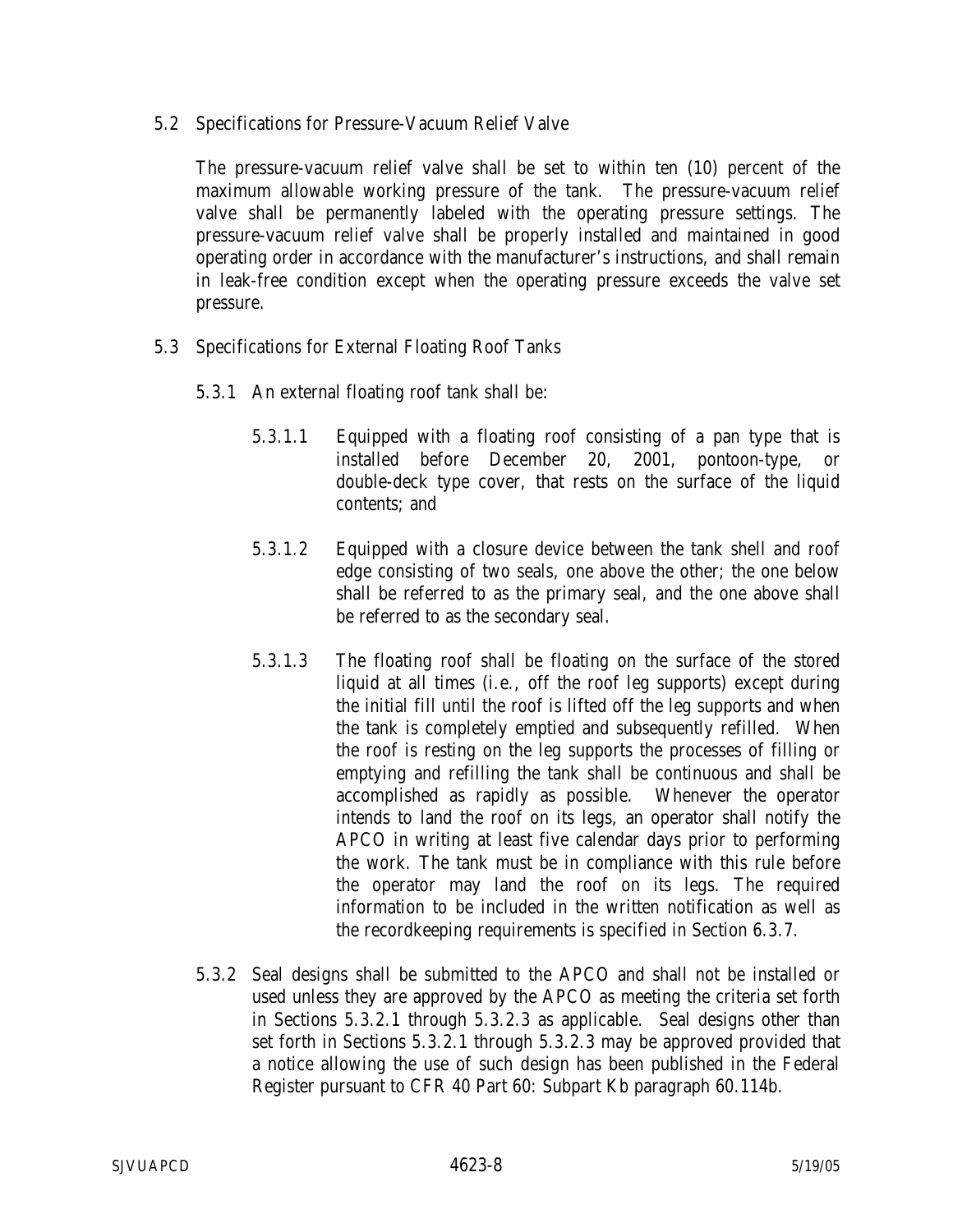- 5.3.2.1 Welded Tanks with Primary Metallic-Shoe Type Seal
	- 5.3.2.1.1 No gap between the tank shell and the primary seal shall exceed one and one half (1-1/2) inches. The cumulative length of all gaps between the tank shell and the primary seal greater than one-half (1/2) inch shall not exceed ten (10) percent of the circumference of the tank. The cumulative length of all primary seal gaps greater than one-eighth (1/8) inch shall not exceed 30 percent of the tank circumference. No continuous gap greater than one-eighth (1/8) inch shall exceed ten (10) percent of the tank circumference.
	- 5.3.2.1.2 No gap between the tank shell and the secondary seal shall exceed one-half (1/2) inch. The cumulative length of all gaps between the tank shell and the secondary seal, greater than one-eighth (1/8) inch shall not exceed five (5) percent of the tank circumference.
	- 5.3.2.1.3 Metallic-shoe-type seals shall be installed so that one end of the shoe extends into the stored liquid and the other end extends a minimum vertical distance of 24 inches above the stored liquid surface.
	- 5.3.2.1.4 The geometry of the metallic-shoe type seal shall be such that the maximum gap between the shoe and the tank shell is no greater than double the gap allowed by the seal gap criteria specified in Section 5.3.2.1.1 for a length of at least 18 inches in the vertical plane above the liquid surface.
	- 5.3.2.1.5 There shall be no holes, tears, or openings in the secondary seal or in the primary seal envelope that surrounds the annular vapor space enclosed by the roof edge, seal fabric, and secondary seal.
	- 5.3.2.1.6 The secondary seal shall allow easy insertion of probes up to one and one-half (1-1/2) inches in width in order to measure gaps in the primary seal.
	- 5.3.2.1.7 The secondary seal shall extend from the roof to the tank shell and shall not be attached to the primary seal.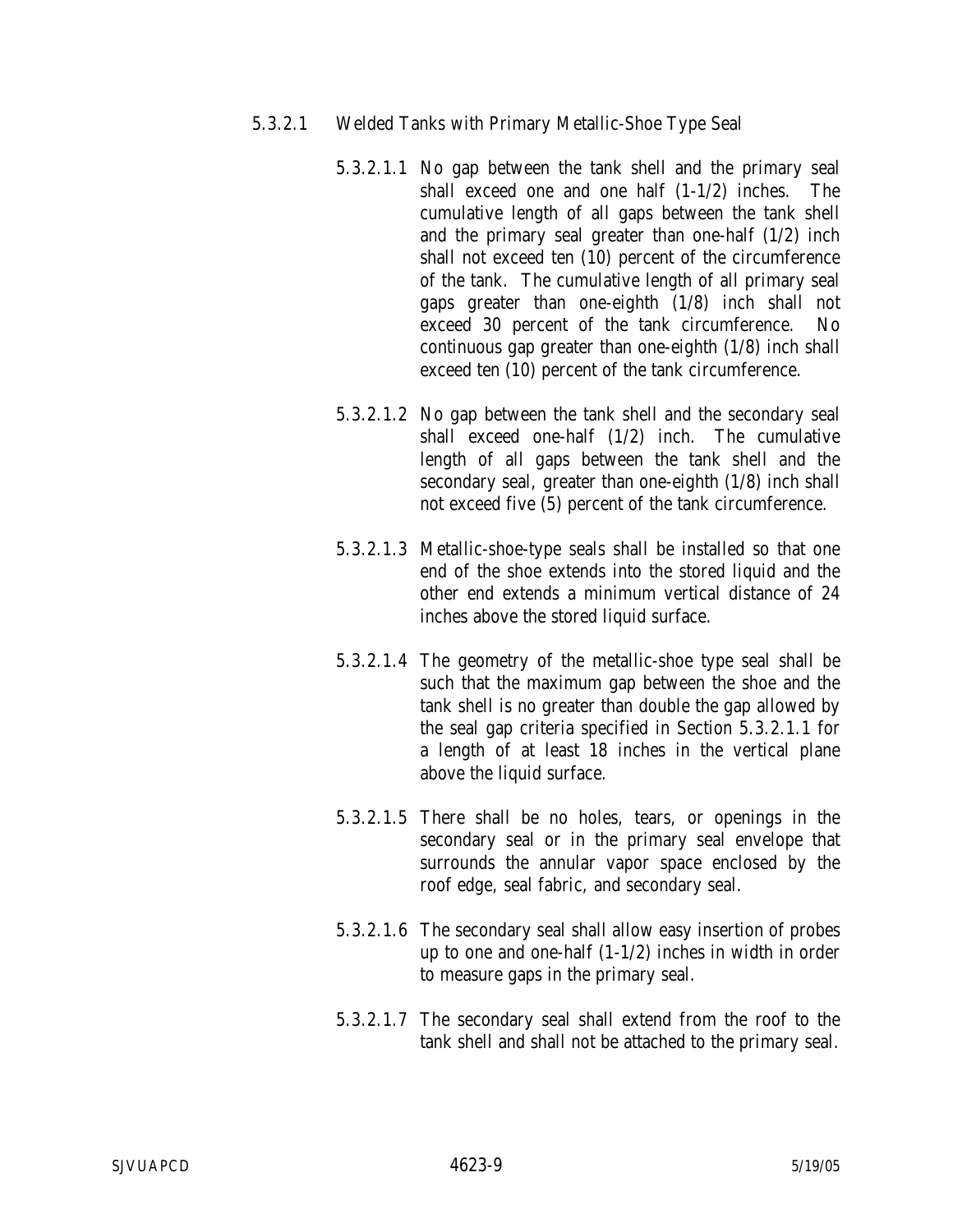- 5.3.2.2 Riveted Tank with Primary Metallic-Shoe Type Seal
	- 5.3.2.2.1 No gap between the tank shell and the primary seal shall exceed two and one-half (2-1/2) inches. The cumulative length of all primary seal gaps greater than one and one-half (1-1/2) inches shall be not exceed ten (10) percent of the circumference of the tank. The cumulative length of all gaps between the tank shell and the primary seal greater than one-eighth (1/8) inch shall not exceed 30 percent of the circumference of the tank. No continuous gap greater than one-eighth (1/8) inch shall exceed ten (10) percent of the tank circumference.
	- 5.3.2.2.2 No gap between the tank shell and the secondary seal shall exceed one-half (1/2) inch. The cumulative length of all gaps between the tank shell and the secondary seal greater than one-eighth (1/8) inch shall not exceed five (5) percent of the tank circumference.
	- 5.3.2.2.3 Metallic shoe-type seals shall be installed so that one end of the shoe extends into the stored liquid and the other end extends a minimum vertical distance of 24 inches above the stored liquid surface. The geometry of the metallic-shoe type seal shall be such that the maximum gap between the shoe and the tank shell is no greater than double the gap allowed by the seal gap criteria specified in Section 5.3.2.2.1 for a length of at least 18 inches in the vertical plane
	- 5.3.2.2.4 There shall be no holes, tears, or openings in the secondary seal or in the primary seal envelope that surrounds the annular vapor space enclosed by the roof edge, seal fabric, and secondary seal.
	- 5.3.2.2.5 The secondary seal shall allow easy insertion of probes up to two and one-half (2-1/2) inches in width in order to measure gaps in the primary seal.
	- 5.3.2.2.6 The secondary seal shall extend from the roof to the tank shell and shall not be attached to the primary seal.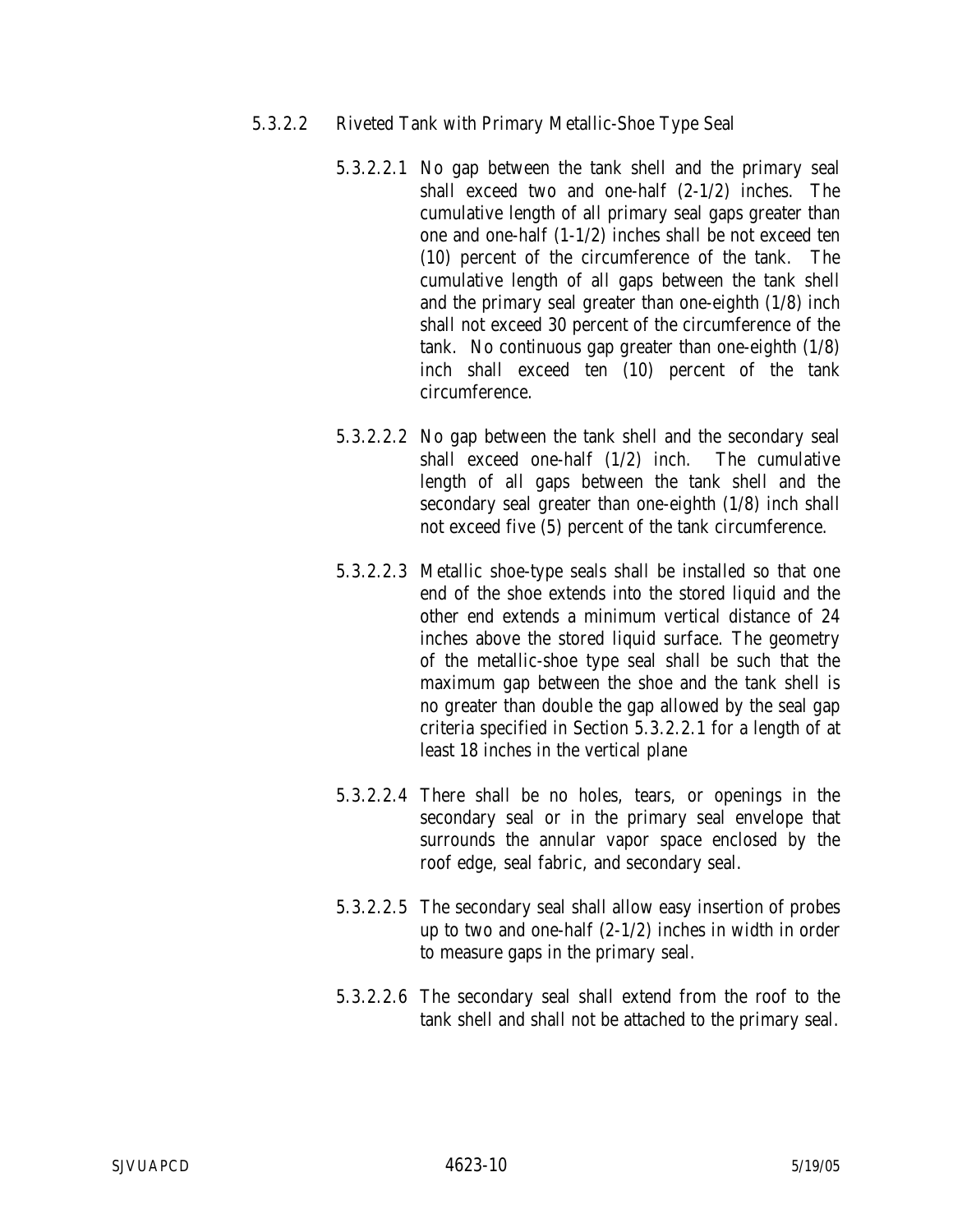- 5.3.2.3 Tanks with Primary Resilient Toroid Seal:
	- 5.3.2.3.1 The primary resilient toroid seal shall be mounted on the perimeter of the roof such that it is in contact with the tank's liquid contents at all times while the roof is floating.
	- 5.3.2.3.2 No gap between the tank shell and the primary seal shall exceed one-half (1/2) inch. The cumulative length of all primary seal gaps greater than one-eighth (1/8) inch shall not exceed five (5) percent of the tank circumference. No continuous gap greater than oneeighth (1/8) inch shall exceed ten (10) percent of the tank circumference.
	- 5.3.2.3.3 No gap between the tank shell and the secondary seal shall exceed one-half (1/2) inch. The cumulative length of all gaps between the tank shall and the secondary seal, greater than one-eighth (1/8) inch shall not exceed five (5) percent of the tank circumference.
	- 5.3.2.3.4 There shall be no holes, tears, or openings in the secondary seal or in the primary seal envelope that surrounds the annular vapor space enclosed by the roof edge, seal fabric, and secondary seal.
	- 5.3.2.3.5 The secondary seal shall allow easy insertion of probes up to one-half (1/2) inch in width in order to measure gaps in the primary seal.
	- 5.3.2.3.6 The secondary seal shall extend from the roof of the tank to the shell and not be attached to the primary seal.
- 5.3.2.4 The following seal designs have been found to be equivalent to seals meeting the criteria set forth in Sections 5.3.2.1 through 5.3.2.3:

5.3.2.4.1 When installed and maintained with zero gap:

| <b>MANUFACTURER</b>         | MODEL                    |
|-----------------------------|--------------------------|
| <b>Republic Fabricators</b> | <b>WeatherGuard Seal</b> |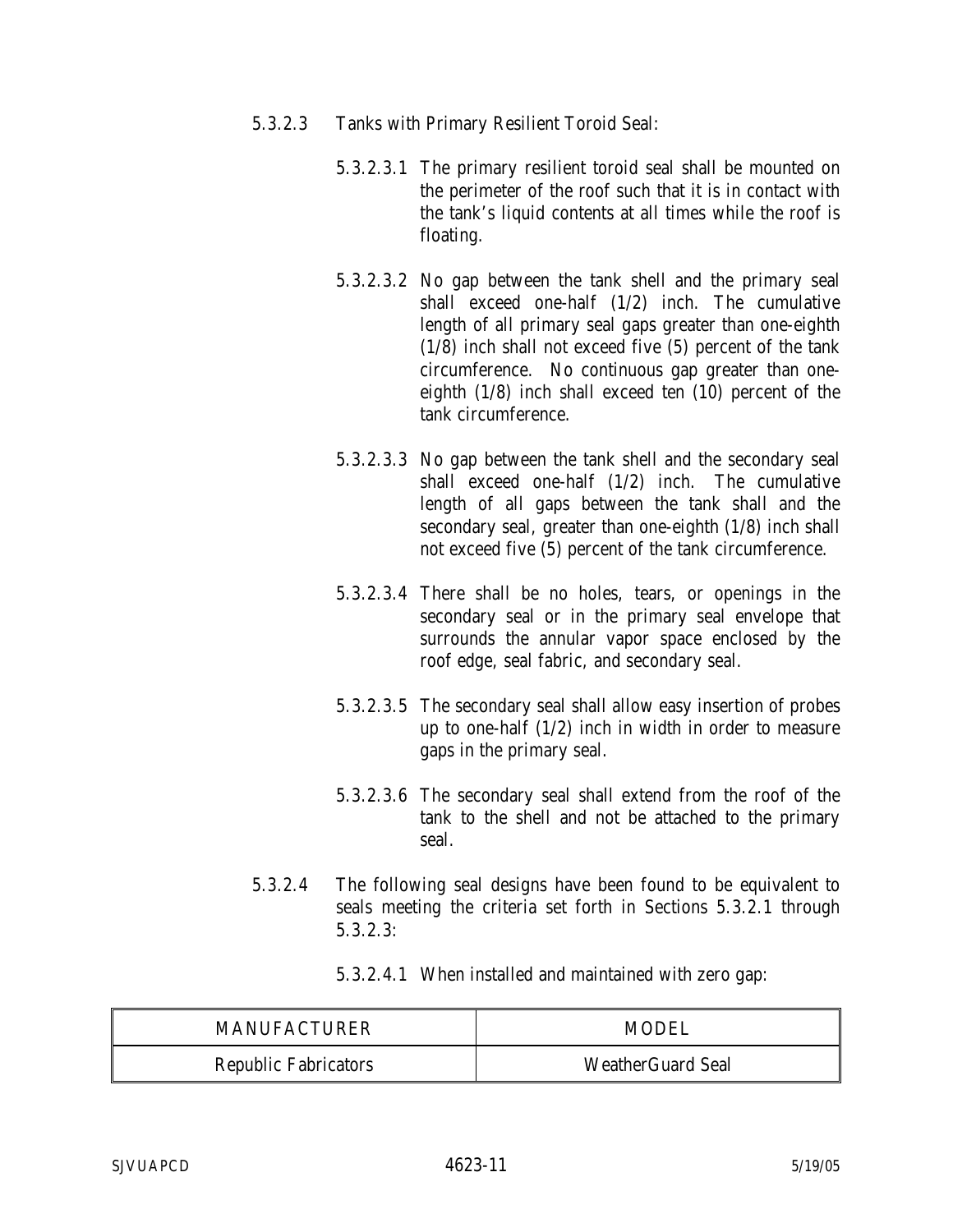5.3.2.4.2 When installed and maintained to meet the gap criteria for primary and secondary seals set forth in Sections 5.3.2.1 through 5.3.2.3:

| <b>MANUFACTURER</b> | MODEI                        |
|---------------------|------------------------------|
| "HMT"               | Dual/Multi Blade Wiper Seals |

- 5.4 Specifications for Internal Floating Roof Tanks
	- 5.4.1 Internal floating roof tanks shall be equipped with seals that meet the criteria set forth in Section 5.3, except for complying with the requirement specified in Section 5.3.2.1.3. For internal floating roof, the metallic-shoe type seals shall be installed so that one end of the shoe extends into the stored liquid and the other end extends a minimum vertical distance of 18 inches above the stored liquid surface.
	- 5.4.2 The following seal designs have been found to be equivalent to seals meeting the criteria set forth in Section 5.3:
		- 5.4.2.1 When installed and maintained with zero gap:

| MANUFACTURER | MODEL                   |
|--------------|-------------------------|
| Ultraflote   | <b>Single Ultraseal</b> |

5.4.2.2 When installed and maintained to meet the gap criteria for primary and secondary seals set forth in Sections 5.3.2.1 through 5.3.2.3:

| <b>MANUFACTURER</b> | MODEL             |  |
|---------------------|-------------------|--|
| <b>Ultraflote</b>   | Dual Ultraseal    |  |
| Altech              | Double Wiper Seal |  |

5.4.3 The operator shall comply with the floating roof landing requirements specified in Section 5.3.1.3.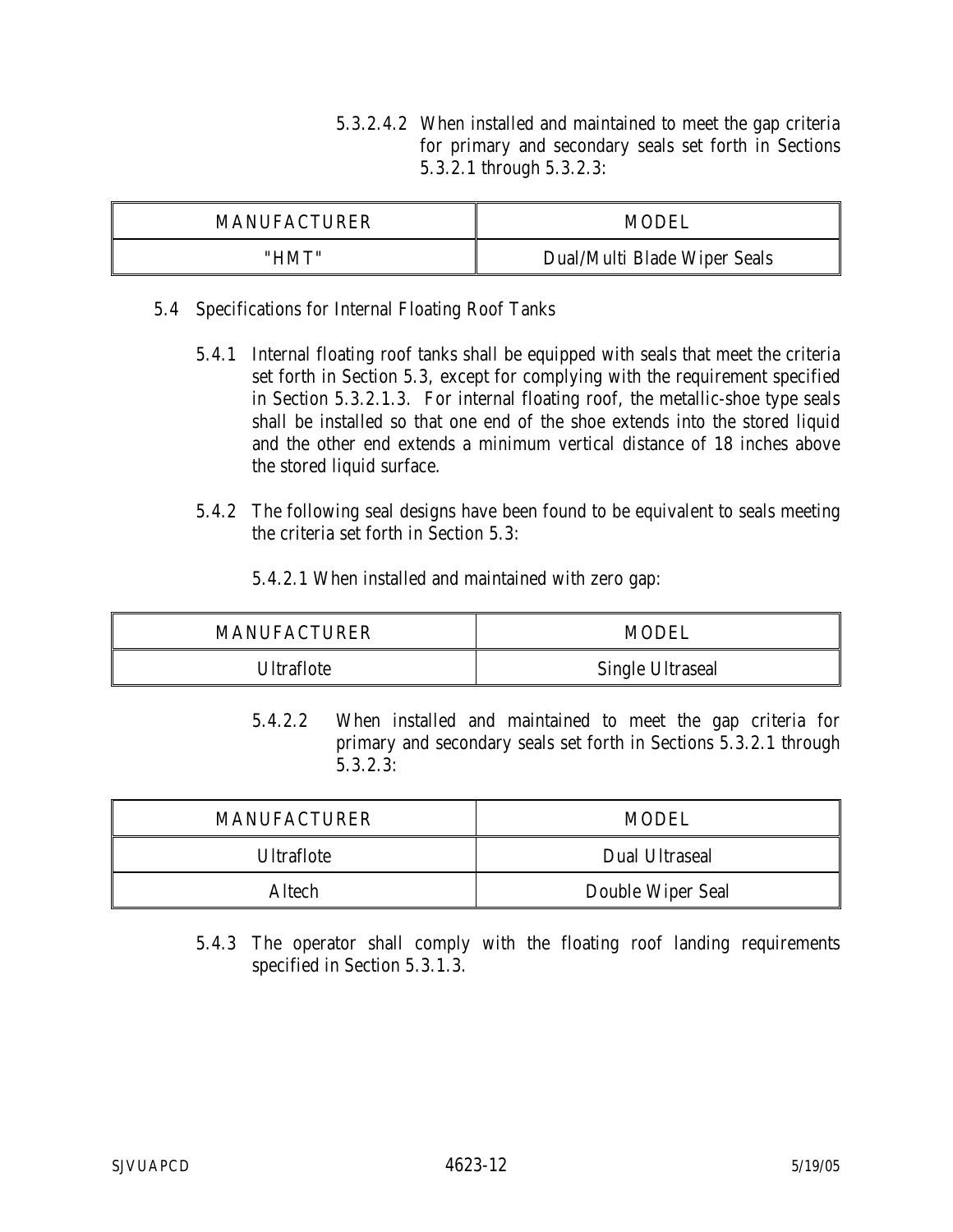- 5.5 Floating Roof Deck Fitting Requirements
	- 5.5.1 All openings in the roof used for sampling or gauging, except pressure-vacuum valves complying with Section 5.2, shall provide a projection below the liquid surface to prevent belching of liquid and to prevent entrained or formed organic vapor from escaping from the liquid contents of the tank and shall be equipped with a cover, seal, or lid. The cover, seal, or lid shall at all times be in a closed position, with no visible gaps and leak-free, except when the device or appurtenance is in use for sampling or gauging.
	- 5.5.2 Tanks shall meet the requirements of Sections 5.1.3, 5.5.1, and Sections 5.5.2.1 through 5.5.2.4.
		- 5.5.2.1 Requirements for Internal Floating Roof Deck Fittings
			- 5.5.2.1.1 Each opening in a non-contact internal floating roof except for automatic bleeder vents (vacuum breaker vents) and rim space vents shall provide a projection below the liquid surface.
			- 5.5.2.1.2 Each opening in the internal floating roof except for leg sleeves, automatic bleeder vents, rim space vents, column wells, ladder wells, sample wells, combination manway/vacuum breakers, and stub drains shall be equipped with a cover, or a lid shall be maintained in a closed position at all times (i.e., no visible gap) except when the device is in use. The cover or lid shall be equipped with a gasket. Covers on each access hatch and automatic gauge float well shall be bolted in place except when they are in use.
			- 5.5.2.1.3 Automatic bleeder vents shall be equipped with a gasket and shall be closed at all times when the roof is floating except when the roof is being floated off or is being landed on the leg roof supports.
			- 5.5.2.1.4 Rim vents shall be equipped with a gasket and shall be set to open only when the internal floating roof is not floating or set to open at the manufacturer's recommended setting.
			- 5.5.2.1.5 Each penetration of the internal floating roof for the purpose of sampling shall be a sample well. The well shall have a slit fabric cover that covers at least 90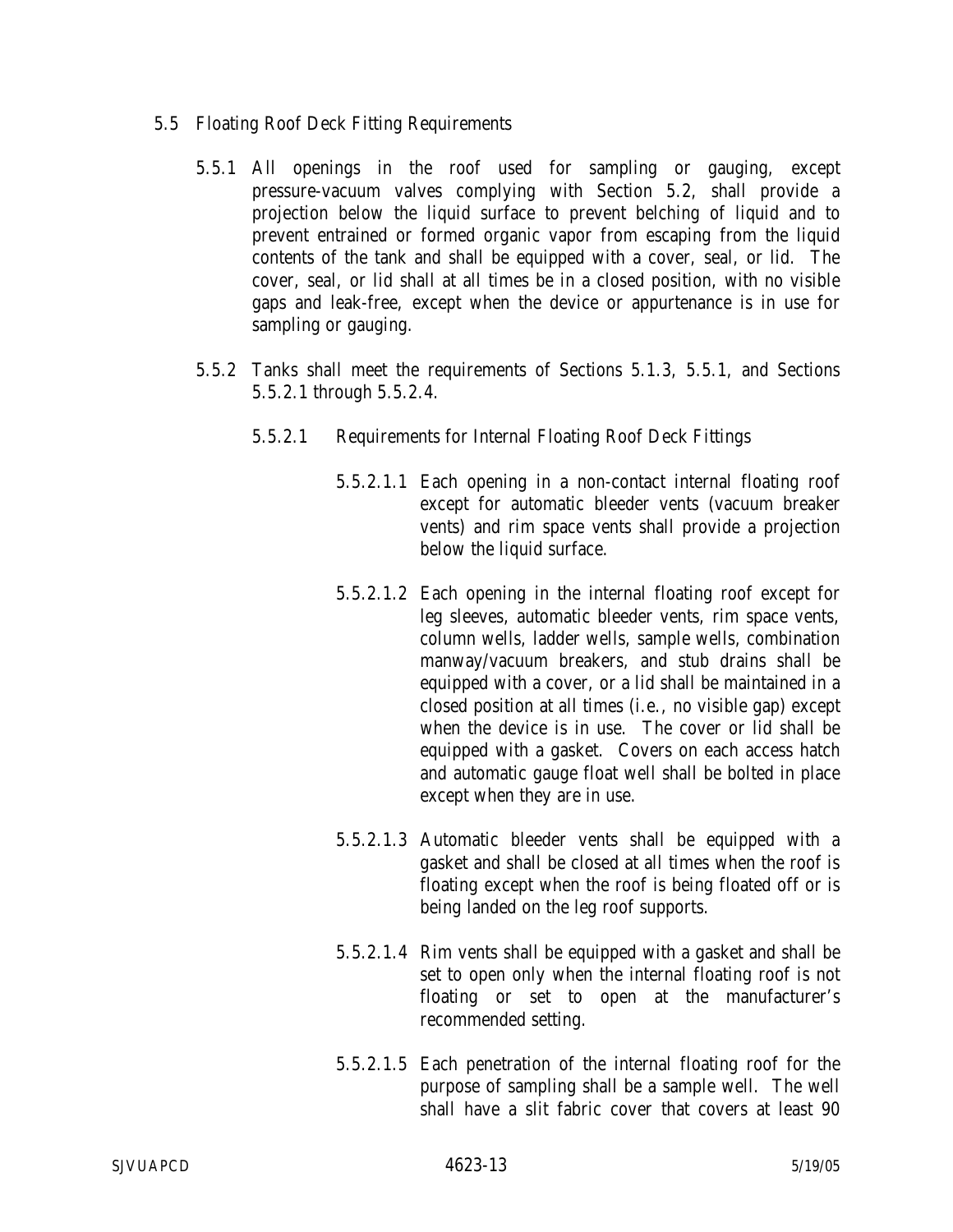percent of the opening. The fabric cover must be impermeable.

- 5.5.2.1.6 Each penetration of the internal floating roof that allows for passage of a column supporting the fixed roof shall have a flexible fabric sleeve seal or a gasketed sliding cover. The fabric sleeve must be impermeable.
- 5.5.2.2 Requirements for External Floating Roof Deck Fittings
	- 5.5.2.2.1 Except for automatic bleeder vents and rim vents and pressure vacuum relief vents, each opening in a noncontact external floating roof shall provide a projection below the liquid surface.
	- 5.5.2.2.2 Except for automatic bleeder vents and rim vents, roof drains, and leg sleeves, each opening in the roof shall be equipped with a gasketed cover, seal, or lid that shall be maintained in a closed position at all times (i.e., no visible gap) except when in actual use.
	- 5.5.2.2.3 Automatic bleeder vents shall be equipped with a gasket and shall be closed at all times when the roof is floating except when the roof is being floated off or is being landed on the roof leg supports.
	- 5.5.2.2.4 Rim vents shall be equipped with a gasket and shall be set to open when the roof is being floated off the roof leg supports or at the manufacturer's recommended setting.
	- 5.5.2.2.5 Each emergency roof drain shall be provided with a slotted membrane fabric cover that covers at least 90 percent of the area of the opening. The fabric cover must be impermeable if the liquid is drained into the contents of the tanks.
	- 5.5.2.2.6 External floating roof legs shall be equipped with vapor socks or vapor barriers in order to maintain a leak-free condition so as to prevent VOC emissions from escaping through the roof leg opening.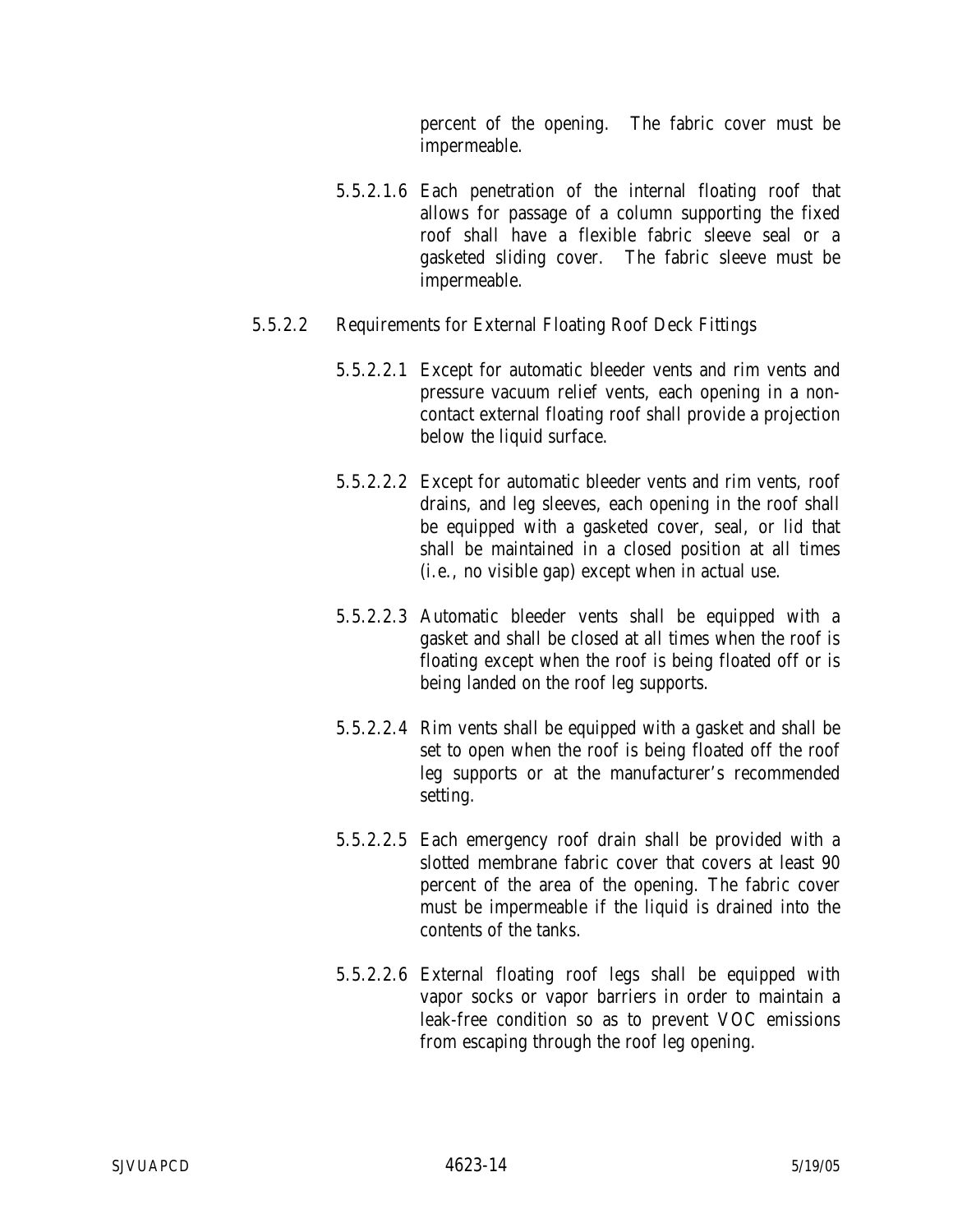5.5.2.3 Solid Guidepole

Solid sampling or gauging wells, and similar fixed projections through a floating roof such as an anti-rotational pipe, shall meet the following requirements:

- 5.5.2.3.1 The well shall provide a projection below the liquid surface.
- 5.5.2.3.2 The well shall be equipped with a pole wiper and a gasketed cover, seal or lid which shall be in a closed position at all times (i.e., no visible gap) except when the well is in use.
- 5.5.2.3.3 The gap between the pole wiper and the guidepole shall be added to the gaps measured to determine compliance with the secondary seal requirement, and in no case shall exceed one-half (1/2) inch.
- 5.5.2.4 Slotted Guidepole

Slotted sampling or gauging wells shall meet the following requirements:

- 5.5.2.4.1 The well shall provide a projection below the liquid surface.
- 5.5.2.4.2 The well on external floating roof shall be equipped with the following: a sliding cover, a well gasket, a pole sleeve, a pole wiper, and an internal float and float wiper designed to minimize the gap between the float and the well, and provided the gap shall not exceed one-eighth (1/8) inch; or shall be equipped with a well gasket, a zero gap pole wiper seal and a pole sleeve that projects below the liquid surface.
- 5.5.2.4.3 The gap between the pole wiper and the guidepole shall be added to the gaps measured to determine compliance with the secondary seal requirement, and in no case shall exceed one-eighth (1/8) inch.
- 5.6 Specifications for Vapor Recovery Systems
	- 5.6.1 Fixed roof tanks shall be fully enclosed and shall be maintained in a leakfree condition. An APCO-approved vapor recovery system shall consist of a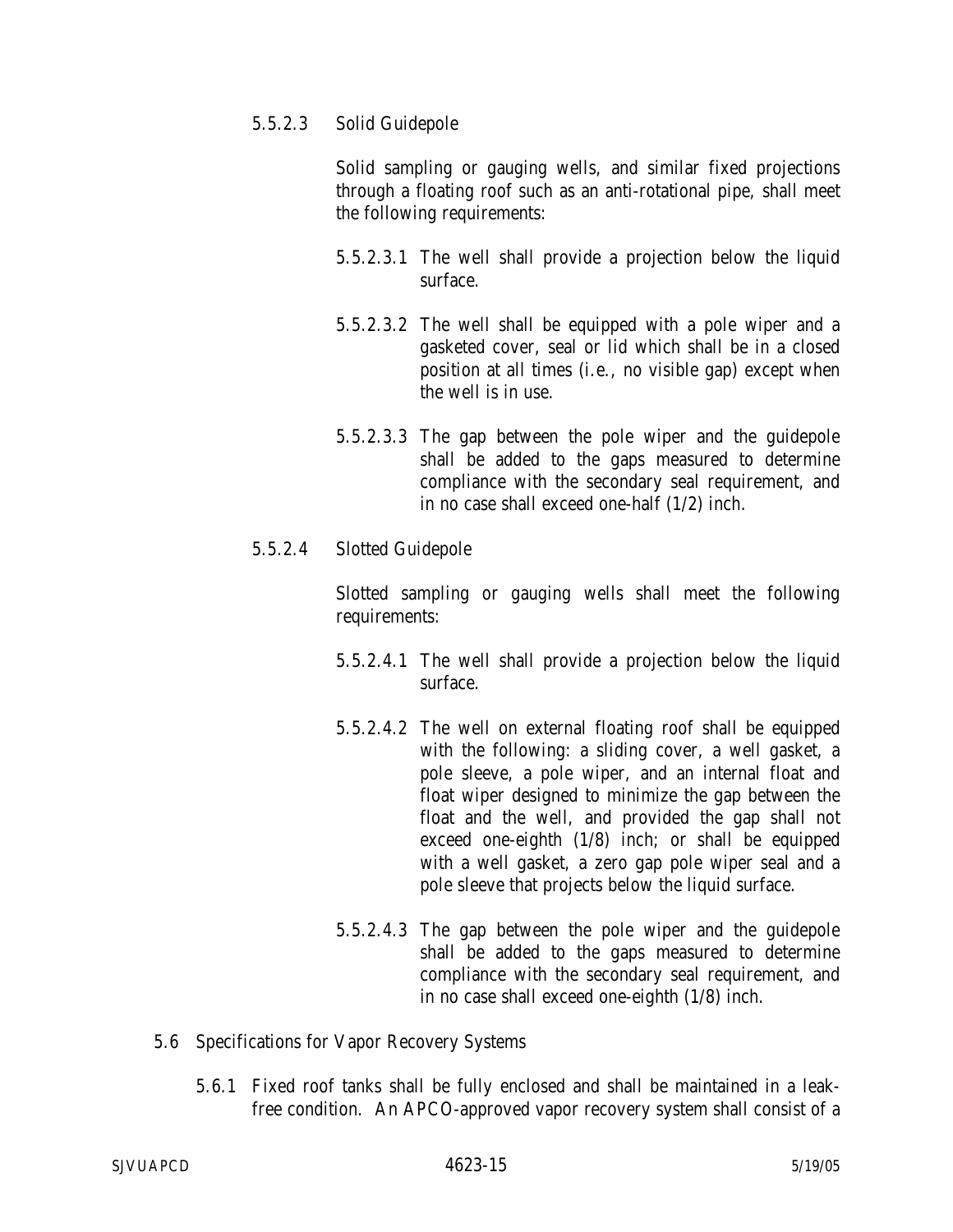closed system that collects all VOCs from the storage tank, and a VOC control device. The vapor recovery system shall be maintained in a leakfree condition. The VOC control device shall be one of the following:

- 5.6.1.1 A condensation or vapor return system that connects to one of the following: a gas processing plant, a field gas pipeline, a pipeline distributing Public Utility Commission quality gas for sale, an injection well for disposal of vapors as approved by the California Department of Conservation, Division of Oil Gas, and Geothermal Resources, or
- 5.6.1.2 A VOC control device that reduces the inlet VOC emissions by at least 95 percent by weight as determined by the test method specified in Section 6.4.6.
- 5.6.2 Any tank gauging or sampling device on a tank vented to the vapor recovery system shall be equipped with a leak-free cover which shall be closed at all times except during gauging or sampling.
- 5.6.3 All piping, valves, and fittings shall be constructed and maintained in a leakfree condition.
- 5.7 Voluntary Tank Preventive Inspection and Maintenance, and Tank Interior Cleaning Program

Only operators who elect to participate in the voluntary tank preventive inspection and maintenance, and tank interior cleaning program (program) shall be allowed to use the provisions specified in Tables 3 to 5 and Section 5.7.5. When using Tables 3 to 5 and Section 5.7.5 provisions, operators shall perform the procedures as expeditiously as practicable and minimize emissions to the maximum extent practicable. To participate in this program, the operator shall comply with the requirements of Sections 5.7.1 through 5.7.4.

- 5.7.1 Submit a letter to the APCO prior to conducting tank inspection, maintenance, and cleaning activities. The letter shall contain a list of each tank that will be subject to this program. The list shall include the tank identification number and location, and/or PTO numbers.
- 5.7.2 Keep in their facility at all times a copy of the letter sent to the APCO and maintain the records of annual tank inspection, maintenance and cleaning activities, to document their participation in the program.
- 5.7.3 The absence of a copy of the letter and/or failure to maintain appropriate records shall be deemed as non-participation in the program, and therefore the operator will not be eligible to use the provisions specified in Tables 3 to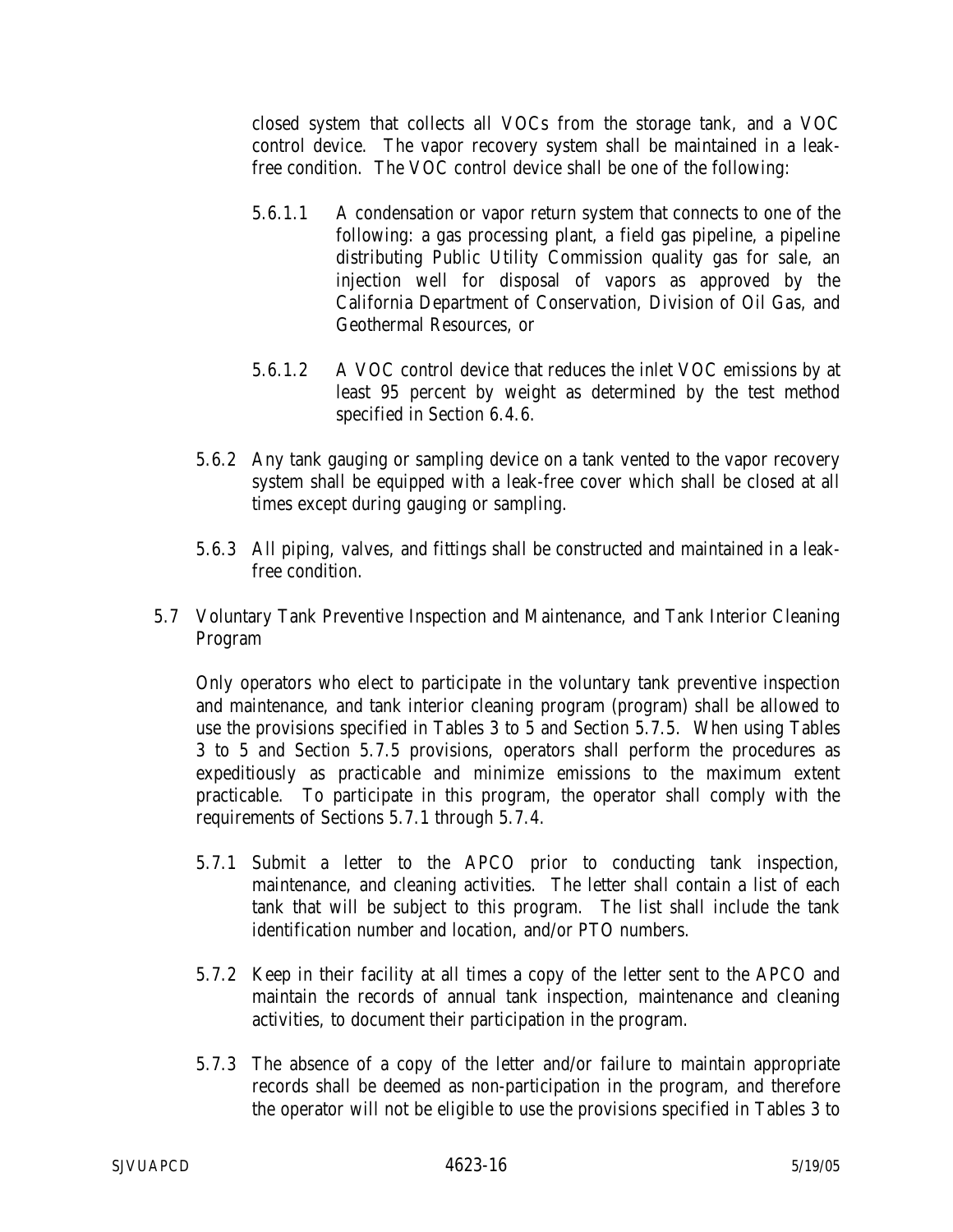5 and Section 5.7.5. Those who have not voluntarily participated in the program but are found to be using the provisions of Tables 3 to 5, and Section 5.7.5 shall be deemed to be in violation of this rule.

- 5.7.4 Operators who elect to participate in this program but who fail to comply with all of the requirements specified in Tables 3 to 5 and Section 5.7.5 shall be deemed to be a violation of the provisions of this rule.
- 5.7.5 Storage Tank Degassing and Interior Cleaning Requirements
	- 5.7.5.1 Notification

Operators of storage tanks subject to the requirements of Section 5.7 shall notify the APCO in writing at least three (3) days prior to performing tank degassing and interior tank cleaning activities. Written notification shall include the following information:

- 5.7.5.1.1 The PTO number and physical location of the tank being degassed,
- 5.7.5.1.2 The date and time that tank degassing and cleaning activities will begin,
- 5.7.5.1.3 The degassing method, as allowed pursuant to Section 5.7.5.4, to be used,
- 5.7.5.1.4 The method to be used to clean the tank, including any solvents to be used, and
- 5.7.5.1.5 The method to be used to dispose of the removed sludge, including methods that will be used to control emissions from the receiving vessel and emissions during transport.
- 5.7.5.2 Records

Operators shall maintain records of tank cleaning activities for a period of 5 years and present said records to the APCO upon request. Records should include the final details of the planned activities submitted pursuant to Section 5.7.5.1.

5.7.5.3 Fixed-Roof Tanks Operating Only a Pressure-Vacuum Relief Valve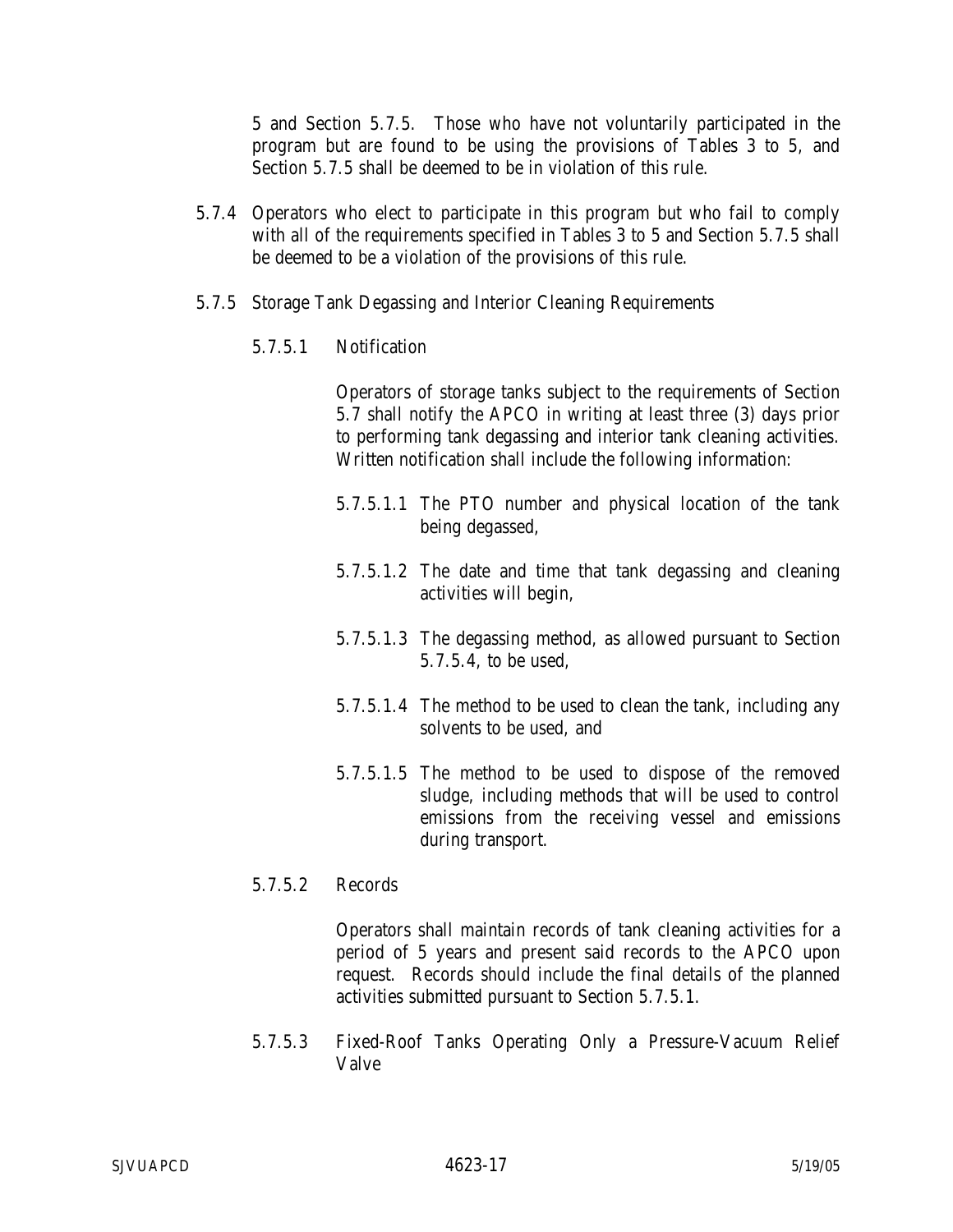- 5.7.5.3.1 Except for complying with Section 5.7.5.3.2 requirements, fixed-roof tanks allowed, pursuant to Tables 1 and 2 of this rule, to operate a pressurevacuum relief valve as the primary VOC control system are not subject to the degassing requirements specified in Section 5.7.5.4.
- 5.7.5.3.2 Operators shall comply with the requirements of Section 5.2 during the process of draining, and refilling the tank with an organic liquid having a TVP of 0.5 psia or greater.
- 5.7.5.3.3 The requirements specified in Sections 5.1 and 5.2 shall not apply to the tank during interior cleaning or maintenance activities.

### 5.7.5.4 Tank Degassing Requirements

Except for tanks satisfying Section 5.7.5.3 provisions, the process of tank degassing shall be accomplished by emptying the tank of organic liquid having a TVP of 0.5 psia or greater, and minimizing organic vapors in the tank vapor space by one of the following methods:

- 5.7.5.4.1 Exhaust VOCs contained in the tank vapor space to an APCO-approved vapor recovery system until the organic vapor concentration is 5,000 ppmv or less, or is 10 percent or less of the lower explosion limit (LEL), whichever is less; or
- 5.7.5.4.2 Displace VOCs contained in the tank vapor space to an APCO-approved vapor recovery system by filling the tank with a suitable liquid until 90 percent or more of the maximum operating level of the tank is filled. Suitable liquids are organic liquids having a TVP of less than 0.5 psia, water, clean produced water, or produced water derived from crude oil having a TVP less than 0.5 psia; or
- 5.7.5.4.3 Displace VOCs contained in the tank vapor space to an APCO-approved vapor recovery system by filling the tank with a suitable gas. Degassing shall continue until the operator has achieved a vapor displacement equivalent to at least 2.3 times the tank capacity. Suitable gases are air, nitrogen, carbon dioxide, or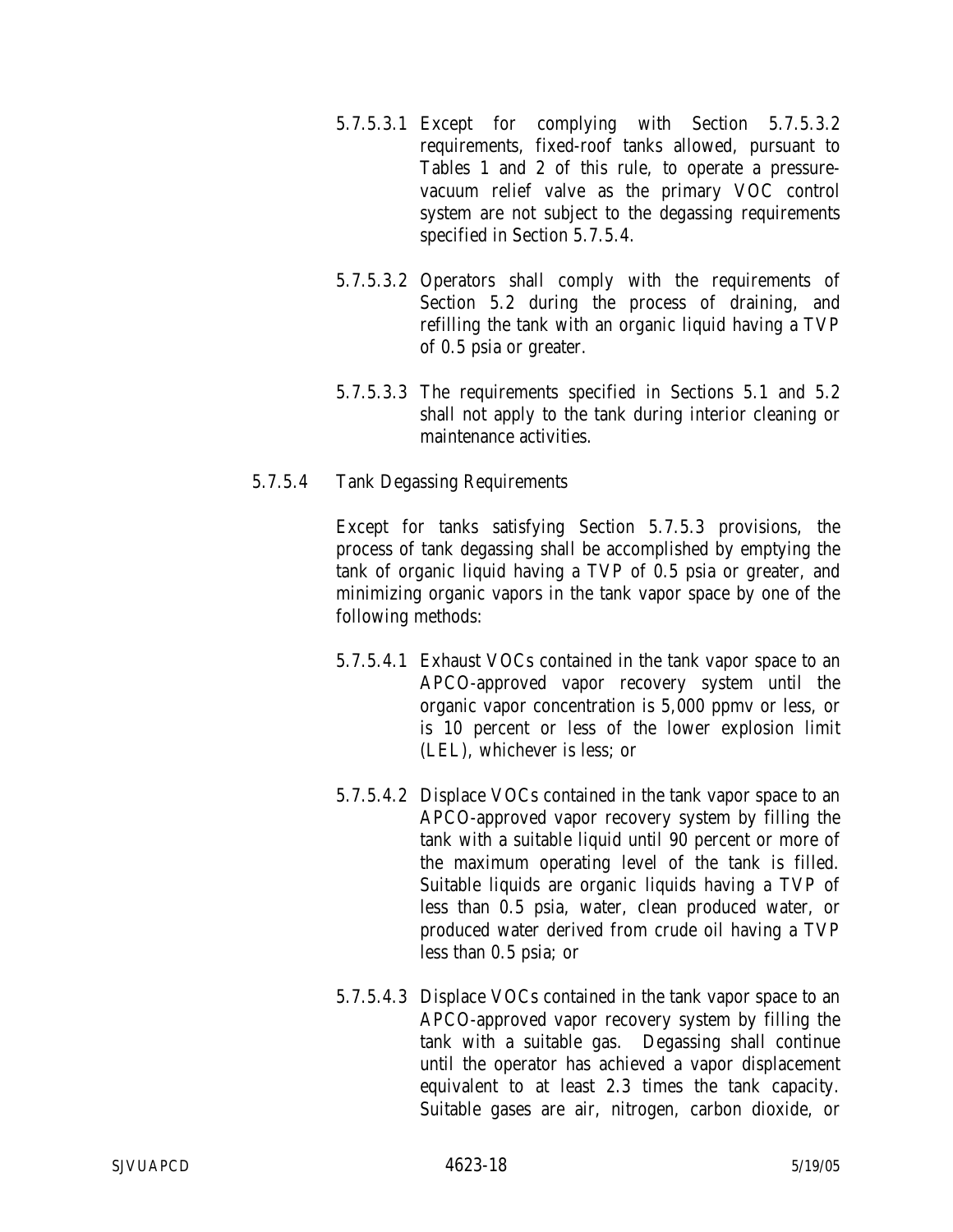natural gas containing less than 10 percent VOC by weight; or

- 5.7.5.4.4 For free-water knockout tanks, the operator may degas the tank vapor space by restricting the outflow of water and floating off the oilpad, such that at least 90 percent of the tank volume is displaced.
- 5.7.5.4.5 During degassing, the operator shall discharge or displace organic vapors contained in the tank vapor space to an APCO-approved vapor recovery system that is leak-free and meets the requirements of Section 5.6.1.1 or Section 5.6.1.2.
- 5.7.5.4.6 To facilitate connection to an external APCO-approved vapor recovery system a suitable tank fitting, such as a manway, may be temporarily removed for a period of time not to exceed 1 hour.
- 5.7.5.4.7 Except as provided for in Section 5.7.5.4.9, the tank shall be in compliance with the applicable requirements specified in Section 5.1 through Section 5.6 during draining, degassing, and refilling the tank with an organic liquid having a TVP of 0.5 psia or greater.
- 5.7.5.4.8 Draining and refilling of floating roof tanks shall occur as a continuous process and shall proceed as rapidly as practicable while the roof is not floating on the surface of the stored liquid.
- 5.7.5.4.9 For floating-roof tanks, the gap seal requirements specified in Sections 5.3.2 and 5.4.2 shall not apply while the roof is resting on its legs, and during the processes of draining, degassing, or refilling the tank. The leak-free condition specified in Section 5.1.3 shall not apply during refilling the tank, if the operator complies with Section 5.7.5.4.8 requirements.
- 5.7.5.4.10 After a tank has been degassed pursuant to the provisions of Section 5.7.5 the requirements specified in Section 5.1 through Section 5.6 shall not apply until an organic liquid having a TVP of 0.5 psia or greater is placed, held, or stored in the tank.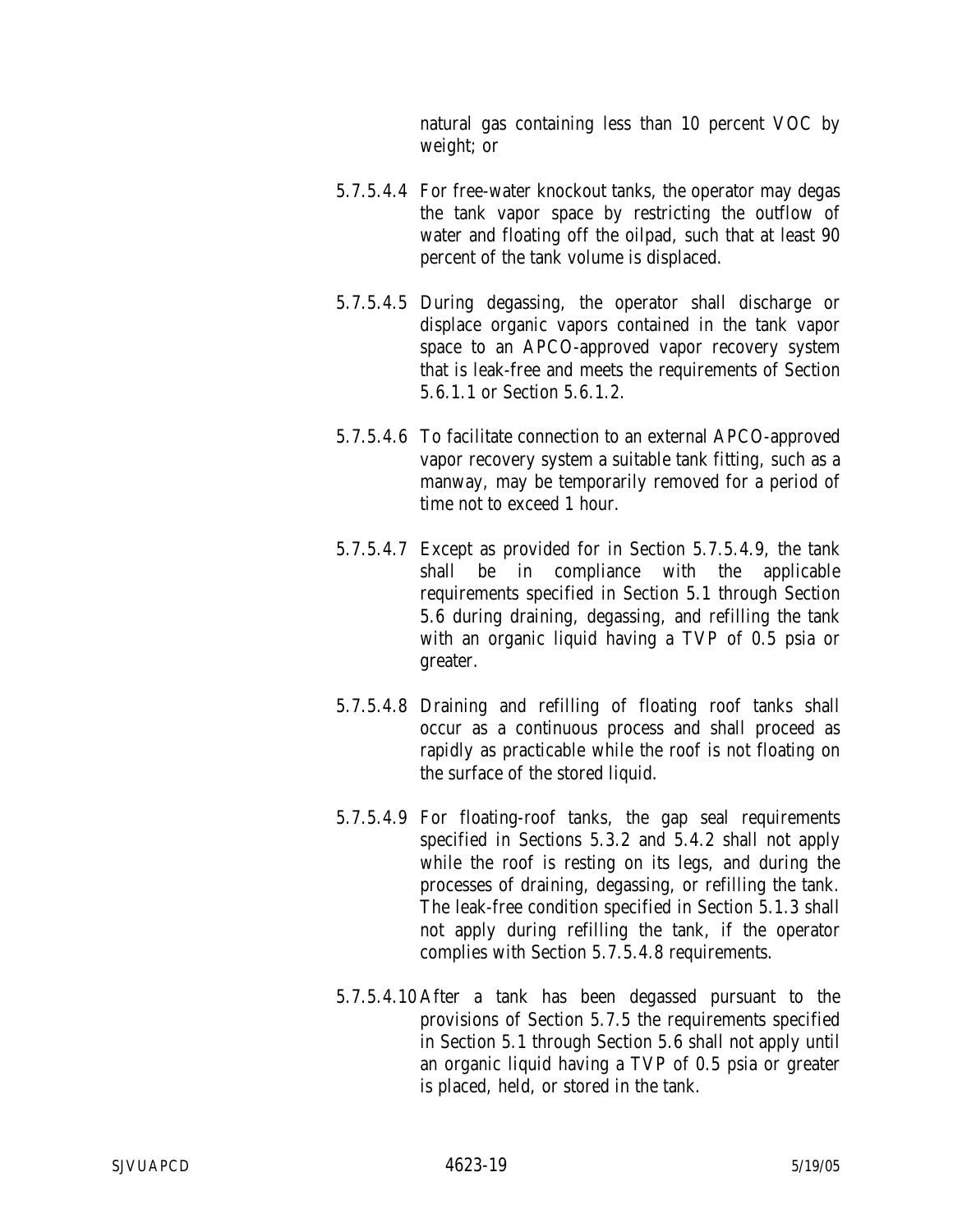### 5.7.5.5 Tank Cleaning

- 5.7.5.5.1 While performing tank cleaning activities, operators may use the following cleaning agents: diesel, solvents with an initial boiling point of greater than  $302^{\circ}F$ , solvents with a vapor pressure of less than 0.5 psia, or solvents with 50 grams per liter VOC content or less.
- 5.7.5.5.2 Steam cleaning shall be allowed at locations where wastewater treatment facilities are limited or during the months of December through March.

### 5.7.5.6 Removed Sludge

Operators of tanks containing an organic liquid with a TVP of 1.5 psia or greater shall control emissions from the removed sludge by complying with all of the following provisions:

- 5.7.5.6.1 During sludge removal the operator shall control emissions from the receiving vessel by operating an APCO-approved vapor control device that reduces emissions of organic vapors by at least 95 percent.
- 5.7.5.6.2 Operators shall transport removed sludge in closed, liquid leak-free containers.
- 5.7.5.6.3 Notwithstanding Section 5.7.5.6.2, operators shall store removed sludge, until final disposal, in leak-free containers, or tanks complying with Section 5.1 requirements. Sludge that is to be used to manufacture roadmix, as defined in Rule 2020 (Exemptions), is exempt from this requirement. Roadmix manufacturing operations exempt pursuant to Rule 2020, shall maintain documentation of their compliance with Rule 2020, and promptly make said documentation available to the APCO upon request.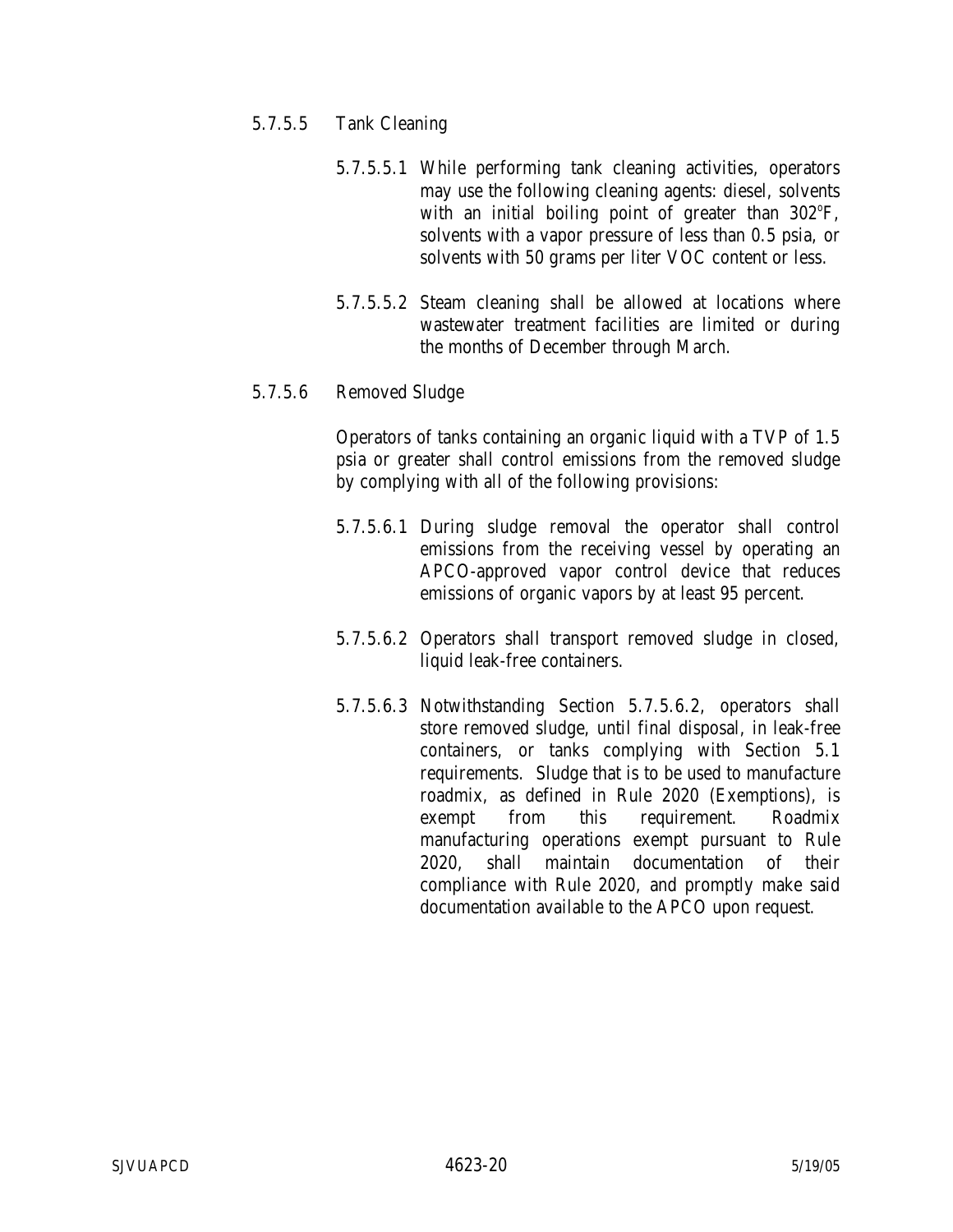|                                                                                                                                                                       |                                                                                                                                                                                                                                                                                              | Emission Minimization for Components Serving Organic Liquid Storage Tanks                                                                                                                                                                                                                                                                                                                                                                                                                                                                                                                                                                                                                                                                                                                                                                                                                                                                                                                                                                                                                                                                                 |                                                                                                                                                                                                                                                                                                                                                                                                                                                                                                                                                                                                                                                                                                                                                                                                                                                                                     |
|-----------------------------------------------------------------------------------------------------------------------------------------------------------------------|----------------------------------------------------------------------------------------------------------------------------------------------------------------------------------------------------------------------------------------------------------------------------------------------|-----------------------------------------------------------------------------------------------------------------------------------------------------------------------------------------------------------------------------------------------------------------------------------------------------------------------------------------------------------------------------------------------------------------------------------------------------------------------------------------------------------------------------------------------------------------------------------------------------------------------------------------------------------------------------------------------------------------------------------------------------------------------------------------------------------------------------------------------------------------------------------------------------------------------------------------------------------------------------------------------------------------------------------------------------------------------------------------------------------------------------------------------------------|-------------------------------------------------------------------------------------------------------------------------------------------------------------------------------------------------------------------------------------------------------------------------------------------------------------------------------------------------------------------------------------------------------------------------------------------------------------------------------------------------------------------------------------------------------------------------------------------------------------------------------------------------------------------------------------------------------------------------------------------------------------------------------------------------------------------------------------------------------------------------------------|
|                                                                                                                                                                       | Maintenance                                                                                                                                                                                                                                                                                  |                                                                                                                                                                                                                                                                                                                                                                                                                                                                                                                                                                                                                                                                                                                                                                                                                                                                                                                                                                                                                                                                                                                                                           |                                                                                                                                                                                                                                                                                                                                                                                                                                                                                                                                                                                                                                                                                                                                                                                                                                                                                     |
| Components                                                                                                                                                            | Schedule                                                                                                                                                                                                                                                                                     | <b>Emission Minimization</b>                                                                                                                                                                                                                                                                                                                                                                                                                                                                                                                                                                                                                                                                                                                                                                                                                                                                                                                                                                                                                                                                                                                              | <b>Additional Requirements</b>                                                                                                                                                                                                                                                                                                                                                                                                                                                                                                                                                                                                                                                                                                                                                                                                                                                      |
| 1. Hatch<br>Tank seals and<br>2.<br>seams<br>3.<br><b>Cable Seals</b><br>4. Piping                                                                                    | 1. Conduct annual<br>inspections with<br>maintenance and<br>repair of<br>components.<br>2. Conduct visual<br>inspections and                                                                                                                                                                 | Liquid Leak<br>1.<br>Repair leaking components that<br>have a liquid leak rate of $\geq 30$<br>drops per minute, within 8<br>hours after detection. Repair<br>leaking components that have a<br>liquid leak rate of $\geq 3$ to < 30<br>drops per minute within 24                                                                                                                                                                                                                                                                                                                                                                                                                                                                                                                                                                                                                                                                                                                                                                                                                                                                                        | 1.<br>For leaking components,<br>immediately affix a tag<br>and maintain records of<br>liquid leak and gas leak<br>detection readings,<br>date/time leak was<br>discovered, and date/time<br>the component was                                                                                                                                                                                                                                                                                                                                                                                                                                                                                                                                                                                                                                                                      |
| components<br>directly<br>affixed to the<br>tank and<br>within five<br>feet of the<br>tank, including<br>but not limited<br>to:<br>-Valves<br>-Flanges<br>-Connectors | inspections using<br>a portable<br>hydrocarbon<br>detection<br>instrument<br>conducted in<br>accordance with<br>EPA Method 21.<br>3. Visually or<br>ultrasonically<br>inspect as<br>appropriate, the<br>external shells<br>and roofs of un-<br>insulated tanks<br>for integrity<br>annually. | hours after detection.<br>2.<br>Gas leak<br>Comply with the following<br>requirements to repair leaking<br>components that have a gas leak<br>$> 10,000$ ppmv (measured in<br>accordance with EPA Method<br>21 by a portable hydrocarbon<br>detection instrument that is<br>calibrated with methane):<br>Eliminate the leak within 8<br>a.<br>hours after detection; or<br>If the leak can not be<br>b.<br>eliminated, then minimize<br>the leak to the lowest<br>possible level within 8<br>hours after detection by<br>using best maintenance<br>practices; and<br>Eliminate the leak within<br>c.<br>48 hours after<br>minimization; and<br>In no event that the total<br>d.<br>time to minimize and<br>eliminate the leak shall<br>exceed 56 hours after<br>detection.<br>3.<br>If a component type for a given<br>tank is found to leak during an<br>annual inspection, then conduct<br>quarterly inspections of that<br>component type on the tank or<br>tank system for four<br>consecutive quarters. If a<br>component type is found to<br>have no leak after four<br>consecutive quarterly<br>inspections, then revert to<br>annual inspections. | repaired to a leak-free<br>condition.<br>2.<br>Leaking components that<br>have been discovered by<br>the operator that have<br>been immediately tagged<br>and repaired within the<br>deadlines specified in the<br><b>Emissions Minimization</b><br>requirements, shall not<br>constitute a violation of<br>this rule. However,<br>leaking components<br>discovered during<br>inspections by District<br>staff that were not<br>previously identified<br>and/or tagged by the<br>operator, and/or any<br>leaks that were not<br>repaired within deadlines<br>specified in the Emissions<br>Minimization<br>requirements, shall<br>constitute a violation of<br>this rule.<br>3.<br>Any component found to<br>be leaking on two<br>consecutive annual<br>inspections is in violation<br>of this rule, even if it is<br>under the voluntary<br>inspection and<br>maintenance program. |

# Table 3: Fixed Roof Tank Preventive Inspection and Maintenance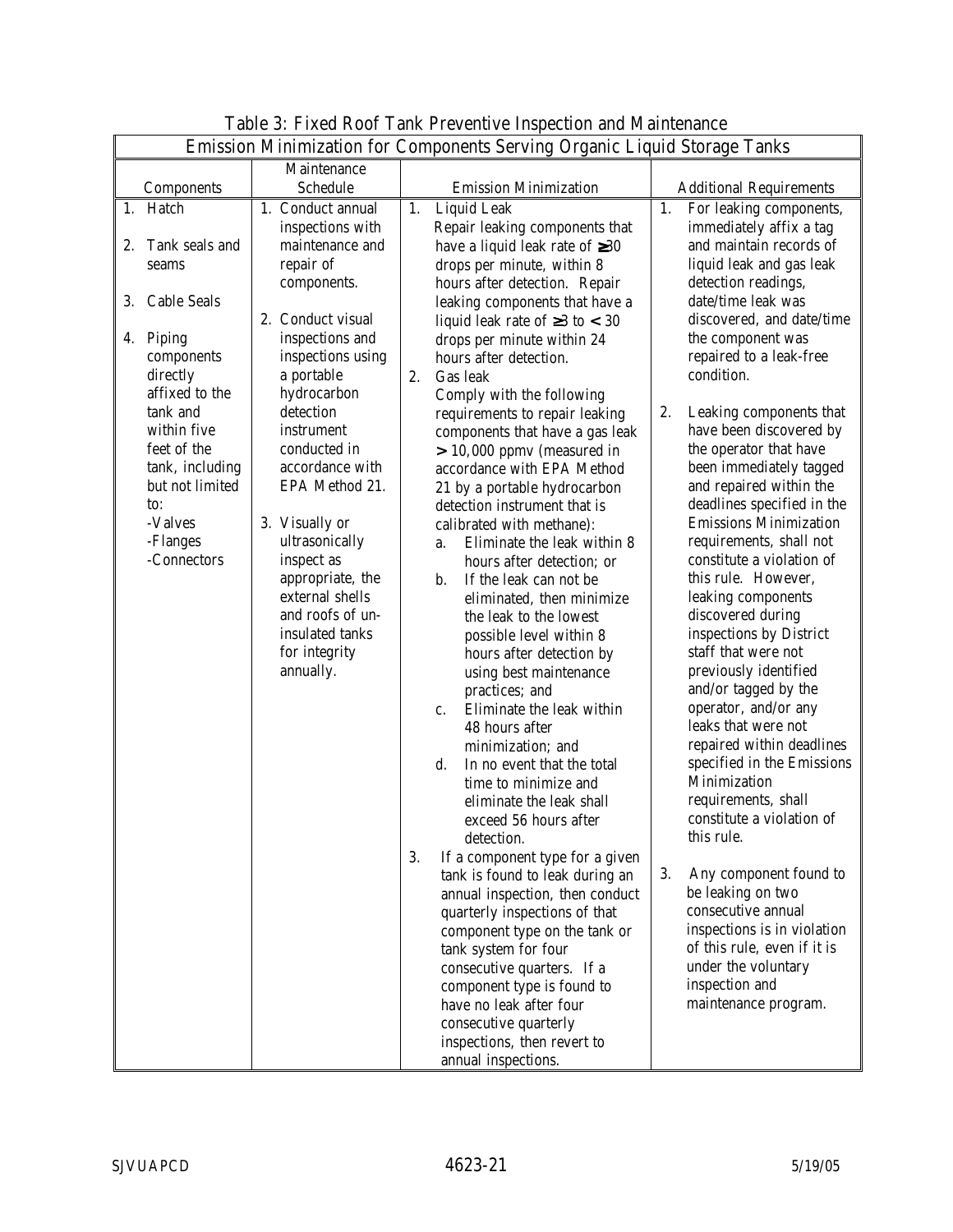| Emission Minimization for Components Serving Organic Liquid Storage Tanks                                                                              |                                                                                                                                                                                                                                                                                                                                                                                                                                            |                                                                                                                                                                                                                                                                                                                                                                                                                                                                                                                                                                                                                                                                                                                                                                                                                                                                                                                                                                                                                                                                                                                                                                                                                                                                                                                                                                                                                                 |                                                                                                                                                                                                                                                                                                                                                                                                                                                                                                                                                                                                                                                                                                                                                                                                                                                                                                                                                                                                                                                                                               |
|--------------------------------------------------------------------------------------------------------------------------------------------------------|--------------------------------------------------------------------------------------------------------------------------------------------------------------------------------------------------------------------------------------------------------------------------------------------------------------------------------------------------------------------------------------------------------------------------------------------|---------------------------------------------------------------------------------------------------------------------------------------------------------------------------------------------------------------------------------------------------------------------------------------------------------------------------------------------------------------------------------------------------------------------------------------------------------------------------------------------------------------------------------------------------------------------------------------------------------------------------------------------------------------------------------------------------------------------------------------------------------------------------------------------------------------------------------------------------------------------------------------------------------------------------------------------------------------------------------------------------------------------------------------------------------------------------------------------------------------------------------------------------------------------------------------------------------------------------------------------------------------------------------------------------------------------------------------------------------------------------------------------------------------------------------|-----------------------------------------------------------------------------------------------------------------------------------------------------------------------------------------------------------------------------------------------------------------------------------------------------------------------------------------------------------------------------------------------------------------------------------------------------------------------------------------------------------------------------------------------------------------------------------------------------------------------------------------------------------------------------------------------------------------------------------------------------------------------------------------------------------------------------------------------------------------------------------------------------------------------------------------------------------------------------------------------------------------------------------------------------------------------------------------------|
| Components                                                                                                                                             | Maintenance<br>Schedule                                                                                                                                                                                                                                                                                                                                                                                                                    | <b>Emission Minimization</b>                                                                                                                                                                                                                                                                                                                                                                                                                                                                                                                                                                                                                                                                                                                                                                                                                                                                                                                                                                                                                                                                                                                                                                                                                                                                                                                                                                                                    | <b>Additional Requirements</b>                                                                                                                                                                                                                                                                                                                                                                                                                                                                                                                                                                                                                                                                                                                                                                                                                                                                                                                                                                                                                                                                |
| 1.<br>Piping<br>Components<br>(valves,<br>flanges, and<br>connectors)<br>directly<br>affixed to the<br>tank and<br>within five<br>feet of the<br>tank. | Conduct annual<br>1.<br>inspections with<br>maintenance<br>and repair of<br>components.<br>2. Conduct visual<br>inspections and<br>inspections<br>using a portable<br>hydrocarbon<br>detection<br>instrument<br>conducted in<br>accordance with<br><b>EPA</b> Method<br>21.<br>3. Visually or<br>ultrasonically<br>inspect as<br>appropriate, the<br>external shells<br>and roofs of<br>uninsulated<br>tanks for<br>integrity<br>annually. | <b>Liquid Leak</b><br>1.<br>Repair leaking components<br>that have a liquid leak rate of<br>$\geq$ 30 drops per minute within 8<br>hours after detection. Repair<br>leaking components that have<br>a liquid leak rate of $\geq 3$ to<br>$<$ 30 drops per minute within<br>24 hours after detection.<br>2.<br>Gas leak<br>Comply with the following<br>requirements to repair leaking<br>components that have a gas<br>$leak > 10,000$ ppmv<br>(measured in accordance with<br>EPA Method 21 by a portable<br>hydrocarbon detection<br>instrument that is calibrated<br>with methane):<br>Eliminate the leak within<br>a.<br>8 hours after detection; or<br>If the leak can not be<br>b.<br>eliminated, then minimize<br>the leak to the lowest<br>possible level within 8<br>hours after detection by<br>using best maintenance<br>practices; and<br>Eliminate the leak within<br>$c_{\cdot}$<br>48 hours after<br>minimization; and<br>$d_{\cdot}$<br>In no event that the total<br>time to minimize and<br>eliminate the leak shall<br>exceed 56 hours after<br>detection.<br>3.<br>If a component type for a<br>given tank is found to leak<br>during annual inspection, then<br>conduct quarterly inspections<br>on the tank or tank system for<br>four consecutive quarters. If<br>a component type is found to<br>have no leak after four<br>consecutive quarterly<br>inspections, then revert to<br>annual inspections. | For leaking components,<br>1.<br>immediately affix a tag and<br>maintain records of liquid<br>leak and gas leak detection<br>readings, date/time leak was<br>discovered, and date/time<br>the component was repaired<br>to a leak-free condition.<br>2.<br>Leaking components that<br>have been discovered by the<br>operator that have been<br>immediately tagged and<br>repaired within the<br>deadlines specified in the<br><b>Emissions Minimization</b><br>requirements, shall not<br>constitute a violation of this<br>rule. However, leaking<br>components discovered<br>during inspections by<br>District staff that were not<br>previously identified and/or<br>tagged by the operator,<br>and/or any leaks that were<br>not repaired within<br>deadlines specified in the<br><b>Emissions Minimization</b><br>requirements, shall<br>constitute a violation of this<br>rule.<br>Any component found to be<br>3.<br>leaking on two consecutive<br>annual inspections is in<br>violation of this rule, even<br>if it is under the voluntary<br>inspection and maintenance<br>program. |

## Table 4: External Floating Roof Tank Preventive Inspection and Maintenance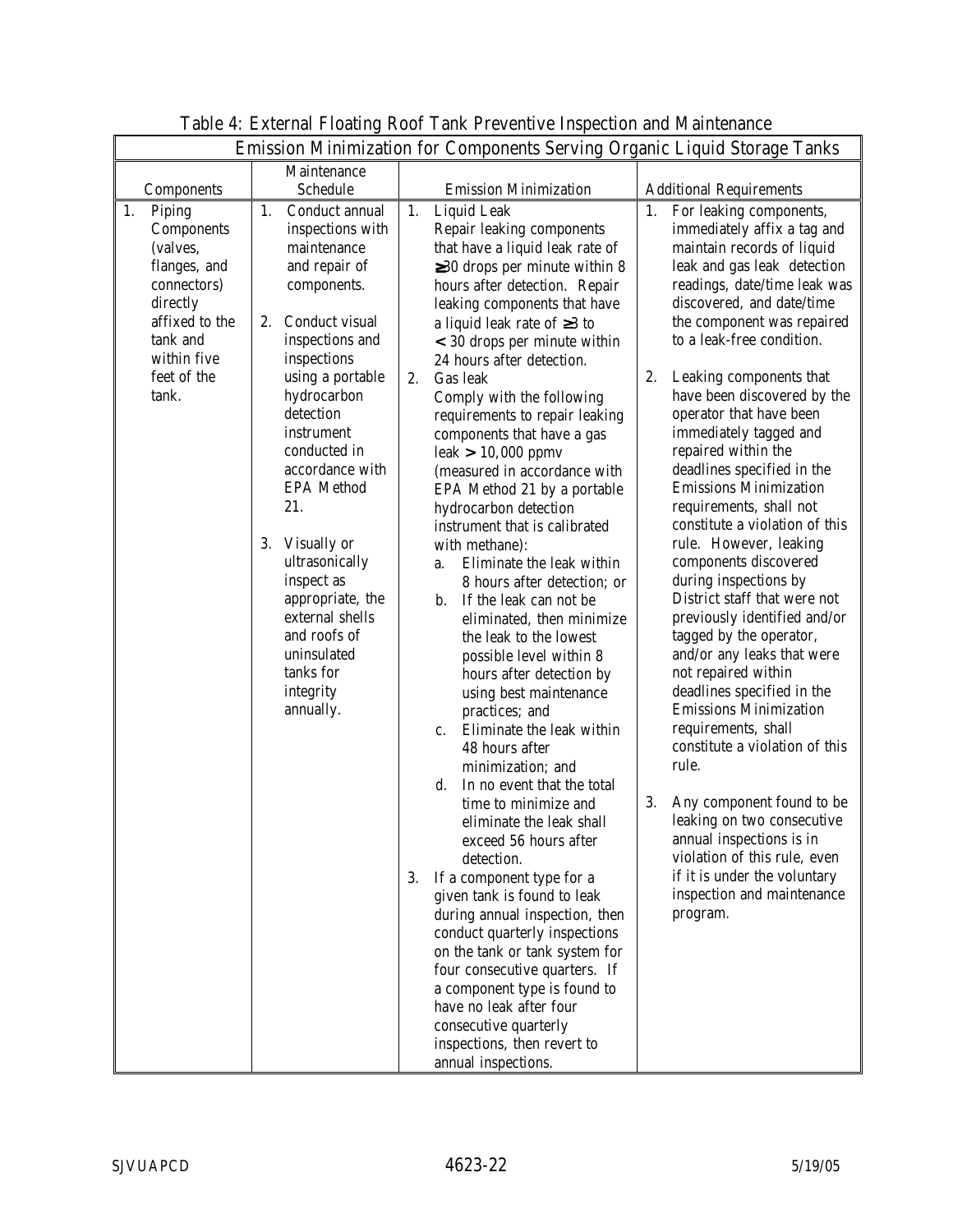|                                                                                                                                                  |                                                                                                                                                                                                                                                                                                                                                                                        | Emission Minimization for Components Serving Organic Liquid Storage Tanks                                                                                                                                                                                                                                                                                                                                                                                                                                                                                                                                                                                                                                                                                                                                                                                                                                                                                                                                                                                                                                                                                                                                                                                                                                                                                                                                   |                                                                                                                                                                                                                                                                                                                                                                                                                                                                                                                                                                                                                                                                                                                                                                                                                                                                                                                                                                                                                                                                                               |
|--------------------------------------------------------------------------------------------------------------------------------------------------|----------------------------------------------------------------------------------------------------------------------------------------------------------------------------------------------------------------------------------------------------------------------------------------------------------------------------------------------------------------------------------------|-------------------------------------------------------------------------------------------------------------------------------------------------------------------------------------------------------------------------------------------------------------------------------------------------------------------------------------------------------------------------------------------------------------------------------------------------------------------------------------------------------------------------------------------------------------------------------------------------------------------------------------------------------------------------------------------------------------------------------------------------------------------------------------------------------------------------------------------------------------------------------------------------------------------------------------------------------------------------------------------------------------------------------------------------------------------------------------------------------------------------------------------------------------------------------------------------------------------------------------------------------------------------------------------------------------------------------------------------------------------------------------------------------------|-----------------------------------------------------------------------------------------------------------------------------------------------------------------------------------------------------------------------------------------------------------------------------------------------------------------------------------------------------------------------------------------------------------------------------------------------------------------------------------------------------------------------------------------------------------------------------------------------------------------------------------------------------------------------------------------------------------------------------------------------------------------------------------------------------------------------------------------------------------------------------------------------------------------------------------------------------------------------------------------------------------------------------------------------------------------------------------------------|
|                                                                                                                                                  | Maintenance                                                                                                                                                                                                                                                                                                                                                                            |                                                                                                                                                                                                                                                                                                                                                                                                                                                                                                                                                                                                                                                                                                                                                                                                                                                                                                                                                                                                                                                                                                                                                                                                                                                                                                                                                                                                             |                                                                                                                                                                                                                                                                                                                                                                                                                                                                                                                                                                                                                                                                                                                                                                                                                                                                                                                                                                                                                                                                                               |
| Components                                                                                                                                       | <b>Schedule</b>                                                                                                                                                                                                                                                                                                                                                                        | <b>Emission Minimization</b>                                                                                                                                                                                                                                                                                                                                                                                                                                                                                                                                                                                                                                                                                                                                                                                                                                                                                                                                                                                                                                                                                                                                                                                                                                                                                                                                                                                | <b>Additional Requirements</b>                                                                                                                                                                                                                                                                                                                                                                                                                                                                                                                                                                                                                                                                                                                                                                                                                                                                                                                                                                                                                                                                |
| 1.<br>Piping<br>Components<br>(valves,<br>flanges, and<br>connectors)<br>directly affixed<br>to the tank and<br>within five feet<br>of the tank. | Conduct annual<br>1.<br>inspections with<br>maintenance and<br>repair of<br>components.<br>2.<br>Conduct visual<br>inspections and<br>inspections using<br>a portable<br>hydrocarbon<br>detection<br>instrument<br>conducted in<br>accordance with<br>EPA Method 21.<br><b>Externally inspect</b><br>3.<br>un-insulated<br>tanks, tank shells,<br>and roofs for<br>integrity annually. | 1.<br>Liquid Leak<br>Repair leaking components that<br>have a liquid leak rate of $\geq 30$<br>drops per minute, within 8 hours<br>after detection. Repair leaking<br>components that have a liquid<br>leak rate of $\geq$ 3 to < 30 drops per<br>minute within 24 hours after<br>detection.<br>2.<br>Gas leak<br>Comply with the following<br>requirements to repair leaking<br>components that have a gas leak<br>$> 10,000$ ppmv (measured in<br>accordance with EPA Method 21<br>by a portable hydrocarbon<br>detection instrument that is<br>calibrated with methane):<br>Eliminate the leak within 8<br>a.<br>hours after detection; or<br>b.<br>If the leak can not be<br>eliminated, then minimize<br>the leak to the lowest<br>possible level within 8 hours<br>after detection by using best<br>maintenance<br>practices; and<br>Eliminate the leak within 48<br>$c_{\cdot}$<br>hours after minimization;<br>and<br>d.<br>In no event that the total<br>minimize and<br>time to<br>eliminate the leak shall<br>exceed 56 hours after<br>detection.<br>If a component type for a given<br>3.<br>tank is found to leak during<br>annual inspection, then conduct<br>quarterly inspections on the tank<br>or tank system for four<br>consecutive quarters. If a<br>component type is found to have<br>no leak after four consecutive<br>quarterly inspections, then revert<br>to annual inspections. | 1.<br>For leaking components,<br>immediately affix a tag and<br>maintain records of liquid<br>leak and gas leak detection<br>readings, date/time leak was<br>discovered, and date/time<br>the component was repaired<br>to a leak-free condition.<br>2.<br>Leaking components that<br>have been discovered by the<br>operator that have been<br>immediately tagged and<br>repaired within the<br>deadlines specified in the<br><b>Emissions Minimization</b><br>requirements, shall not<br>constitute a violation of this<br>rule. However, leaking<br>components discovered<br>during inspections by<br>District staff that were not<br>previously identified and/or<br>tagged by the operator,<br>and/or any leaks that were<br>not repaired within<br>deadlines specified in the<br><b>Emissions Minimization</b><br>requirements, shall<br>constitute a violation of this<br>rule.<br>3.<br>Any component found to be<br>leaking on two consecutive<br>annual inspections is in<br>violation of this rule, even<br>if it is under the voluntary<br>inspection and maintenance<br>program. |

## Table 5: Internal Floating Roof Preventive Inspection Maintenance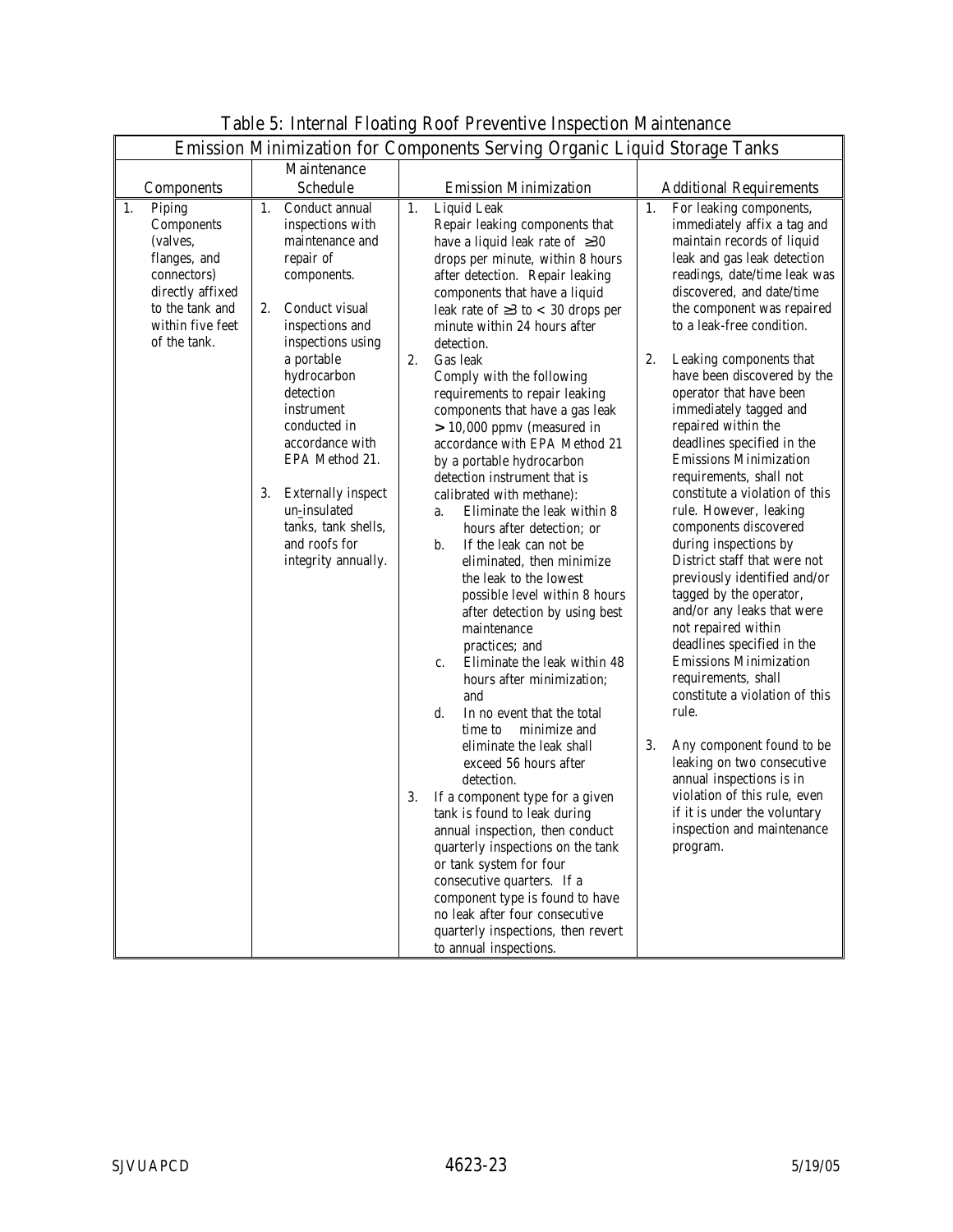### 6.0 Administrative Requirements

- 6.1 Inspection of Floating Roof Tanks
	- 6.1.1 The operator of external floating roof tanks shall make the primary seal envelope available for unobstructed inspection by the APCO on an annual basis at locations selected along its circumference at random by the APCO. In the case of riveted tanks with toroid-type seals, a minimum of eight (8) locations shall be made available; in all other cases, a minimum of four (4) locations shall be made available. If the APCO suspects a violation may exist the APCO may require such further unobstructed inspection of the primary seal as may be necessary to determine the seal condition for its entire circumference.
	- 6.1.2 Operators of floating roof tanks shall submit a tank inspection plan to the APCO for approval. The plan shall include an inventory of the tanks subject to this rule and a tank inspection schedule. A copy of the operator's tank safety procedures shall be made available to the APCO upon request. The tank inventory shall include tank's identification number, PTO number, maximum tank capacity, dimensions of tank (height and diameter), organic liquid stored, type of primary and secondary seal, type of floating roof (internal or external floating roof), construction date of tank, and location of tank. Any revision to a previously approved tank inspection schedule shall be submitted to the APCO for approval prior to conducting an inspection.
	- 6.1.3 External Floating Roof Tank Inspection
		- 6.1.3.1 Inspect all floating tanks at least once every 12 months to determine compliance with the requirements of this rule. The actual gap measurements of the floating roof primary and secondary seals shall be recorded. The inspection results shall be submitted to the APCO as specified in Section 6.3.5.
		- 6.1.3.2 Inspect the primary and secondary seals for compliance with the requirements of this rule every time a tank is emptied or degassed. Actual gap measurements shall be performed when the liquid level is static but not more than 48 hours after the tank roof is re-floated.
	- 6.1.4 Internal Floating Roof Tank Inspection
		- 6.1.4.1 For newly constructed, repaired, or rebuilt internal floating roof tanks, visually inspect the internal floating roof and its appurtenant parts, fittings, etc., and measure the gaps of the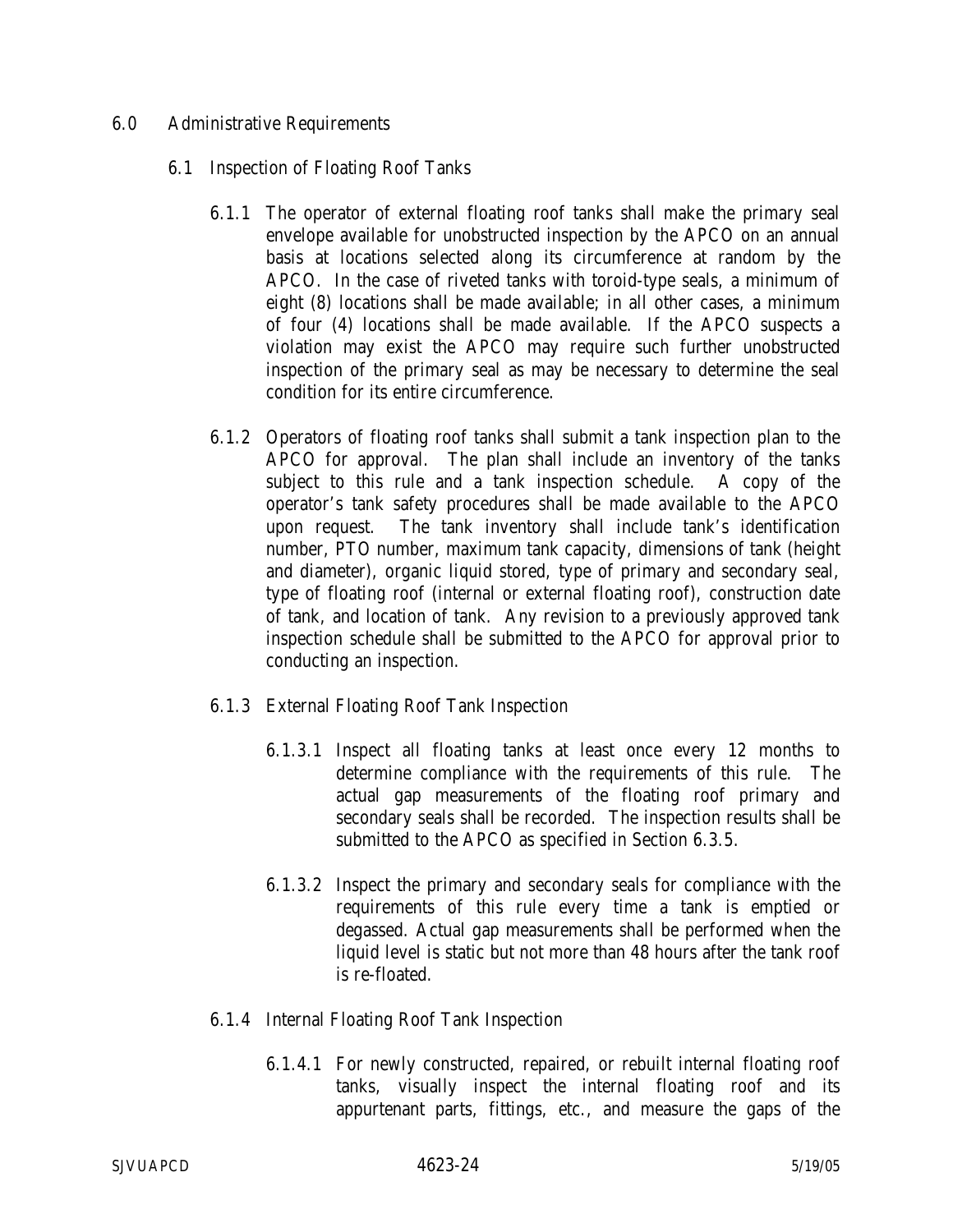primary seal and/or secondary seal prior to filling the tank. If there are holes, tears, or other openings in the primary seal, the secondary seal, or the seal fabric or defects in the internal floating roof or its appurtenant parts, components, fittings, etc., the operator shall repair the defects before filling the tank.

- 6.1.4.2 Visually inspect, through the manholes, roof hatches, or other openings on the fixed roof, the internal floating roof and its appurtenant parts, fittings, etc., and the primary seal and/or secondary seal at least once every 12 months after the tank is initially filled with an organic liquid. There should be no visible organic liquid on the roof, tank walls, or anywhere. Other than the gap criteria specified by this rule, no holes, tears, or other openings are allowed that would permit the escape of hydrocarbon vapors. Any defects found are violations of this rule.
- 6.1.4.3 Conduct actual gap measurements of the primary seal and/or secondary seal at least once every 60 months. Other than the gap criteria specified by this rule, no holes, tears, or other openings are allowed that would permit the escape of hydrocarbon vapors. Any defects found shall constitute a violation of this rule.
- 6.2 TVP and API Gravity Testing of Stored Organic Liquid in Uncontrolled Fixed Roof Tanks

Sections 6.2.1 and 6.2.2 shall not apply to tanks that exclusively store organic liquids listed in Appendix A, provided the storage temperature indicated in Appendix A is not exceeded at any time. An operator shall comply with Section 6.3.6 if the information in Appendix A is used to demonstrate the TVP and/or API gravity of the stored liquid.

- 6.2.1 Initial TVP and API Gravity Testing
	- 6.2.1.1 An operator shall conduct an initial TVP testing of each uncontrolled fixed roof tank. In lieu of testing each uncontrolled fixed roof tank, an operator may conduct a TVP testing of a representative tank provided the requirements of Sections 6.2.1.1.1 through 6.2.1.1.5 are met. The operator shall submit the records of TVP and/or API gravity testing to the APCO as specified in Section 6.3.6. The operator shall be in full compliance with the rule by the deadline specified in Section 7.1
		- 6.2.1.1.1 The selection of representative, uncontrolled fixed roof tanks is submitted in writing to the APCO, and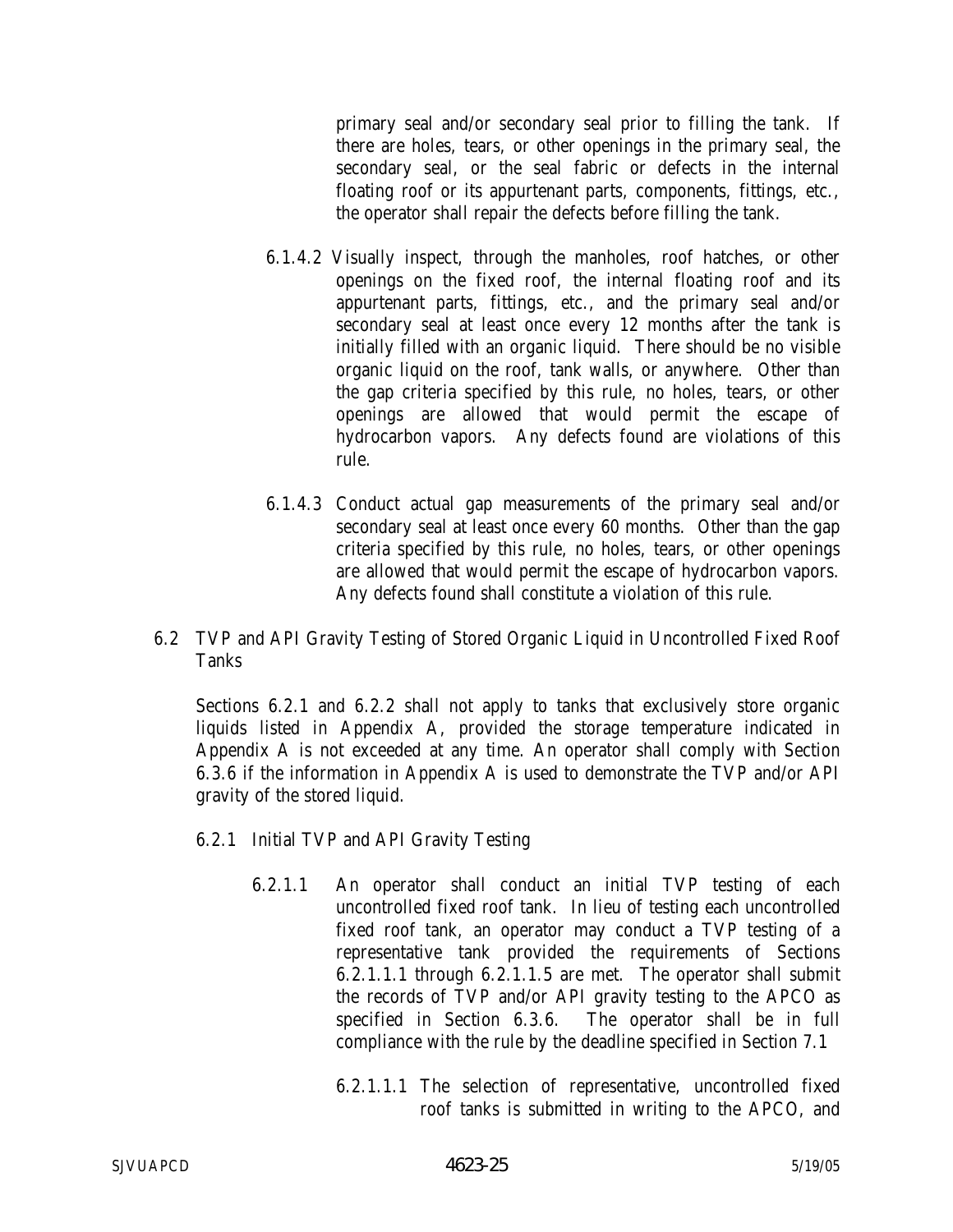written approval is granted by the APCO prior to conducting the test.

- 6.2.1.1.2 One uncontrolled fixed roof tank represents some or all of the tanks in a tank battery (defined in Section 3.31).
- 6.2.1.1.3 For crude oil production facilities, the representative uncontrolled fixed roof tank shall be the first line tank (or tanks) in a tank battery that is first receiving the produced fluids (mixture of oil, water, and gases) from the crude oil production wells.
- 6.2.1.1.4 The stored organic liquid in each of the represented tanks is the same and came from the same source.
- 6.2.1.1.5 The TVP and storage temperature of the stored organic liquid of the representative tank to be tested are the same or higher than those of the tanks it is to represent.
- 6.2.1.2 The TVP testing shall be conducted at actual storage temperature of the organic liquid in the tank. If the tank stores crude oil or petroleum distillates, the operator shall also conduct an API gravity testing.
- 6.2.1.3 In lieu of complying with Sections 6.2.1.1 and 6.2.1.2, an operator shall submit a complete application for an Authority to Construct to install and operate on each uncontrolled fixed roof tank the appropriate VOC control system specified in Section 5.1. The operator shall be in full compliance with the rule by the deadline specified in Section 7.1.
- 6.2.2 Periodic TVP and API Gravity Testing

Effective on and after November 15, 2003, an operator shall conduct a TVP testing of each uncontrolled fixed roof tank at least once every 24 months during summer (July – September), and/or whenever there is a change in the source or type of organic liquid stored in each tank. In lieu of testing each uncontrolled fixed roof tank, an operator may conduct a TVP testing of a representative tank provided the requirements of Sections 6.2.1.1.1 through 6.2.1.1.5 are met. The operator shall also comply with Section 6.2.1.2. The operator shall submit the records of TVP and/or API gravity testing to the APCO as specified in Section 6.3.6.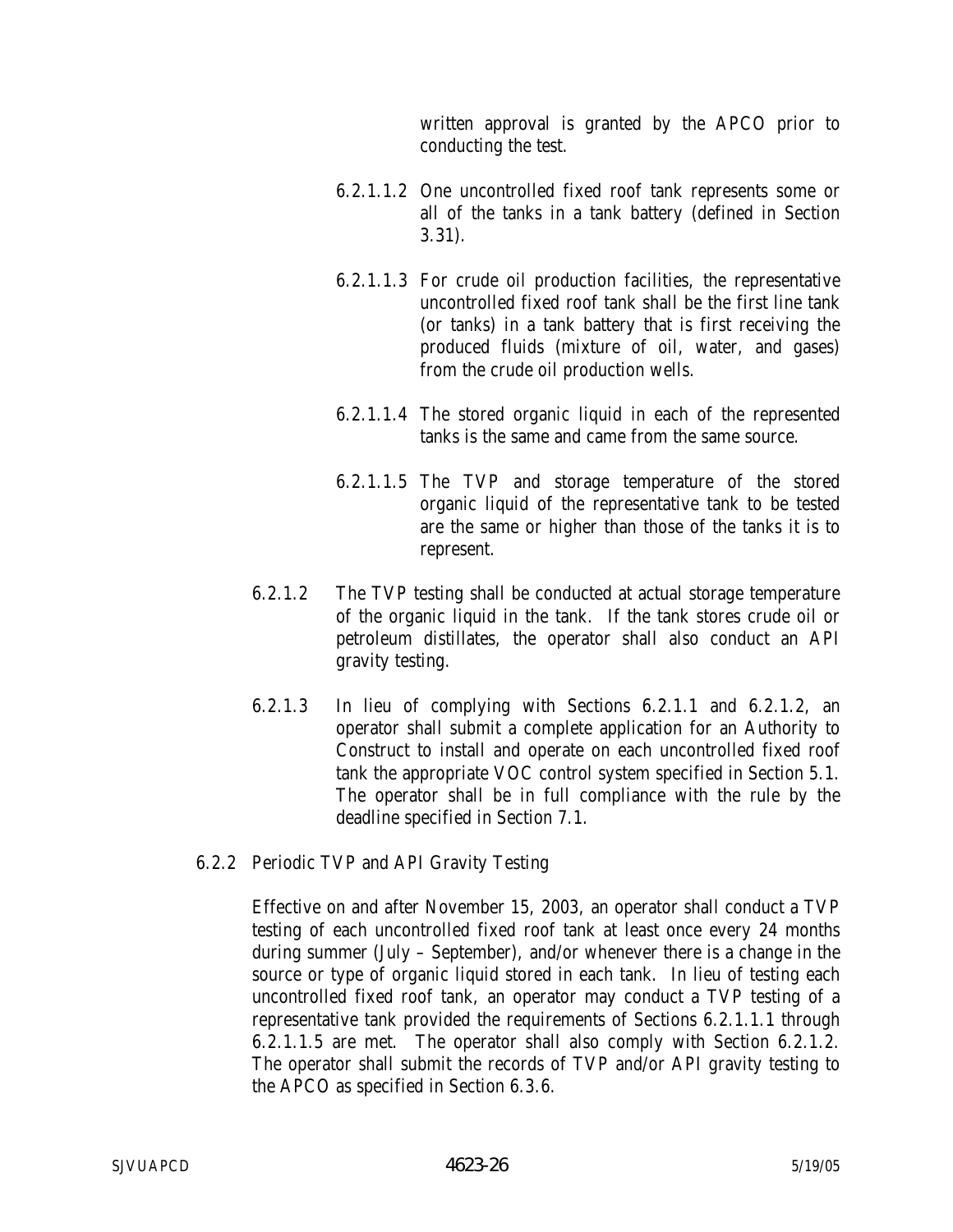- 6.2.3 The requirements of Sections 6.2.1 and 6.2.2 shall not apply to the following tanks:
	- 6.2.3.1 Tanks identified in Section 5.1.1, Table 1, Group A, that are permitted by the District to operate a pressure-vacuum relief valve complying with Section 5.2 requirements, and exclusively receive and/or store crude oil with a TVP of less than 11 psia,
	- 6.2.3.2 Tanks identified in Section 5.1.2, Table 2, Group A, that are permitted by the District to operate a pressure-vacuum relief valve complying with Section 5.2 requirements, and exclusively receive and/or store crude oil with a TVP of less than 11 psia, or
	- 6.2.3.3 Tanks identified in Section 5.1.2, Table 2, Group B, are permitted by the District to operate a pressure-vacuum relief valve complying with Section 5.2 requirements; exclusively receive and/or store crude oil with a TVP of less than 11 psia; and have a permitted throughput of less than 150 barrels of crude oil per day.
- 6.3 Recordkeeping

An operator shall retain accurate records required by this rule for a period of five years. Records shall be made available to the APCO upon request, except for certain records that need to be submitted as specified in the respective sections below.

- 6.3.1 An operator whose tanks are subject to the requirements of this rule shall keep an accurate record of each organic liquid stored in each tank, including its storage temperature, TVP, and API gravity. The requirement of 6.3.1 shall not apply to fixed roof tanks equipped with a vapor recovery system, external floating roof tanks, or internal floating roof tanks that meet the requirements of this rule.
- 6.3.2 An operator whose emergency standby tanks are required to comply with Section 4.2.1 shall maintain records showing date(s) the organic liquid is first introduced into each tank, and date(s) each tank is fully drained. Such records shall be submitted to the APCO 60 days prior to permit renewal.
- 6.3.3 An operator whose temporary tanks are required to comply with Section 4.2.2 shall maintain records showing the tank capacity and duration of time that the tank is used.
- 6.3.4 Small producers shall maintain monthly records of average daily crude oil production to determine compliance with Section 3.29. The monthly crude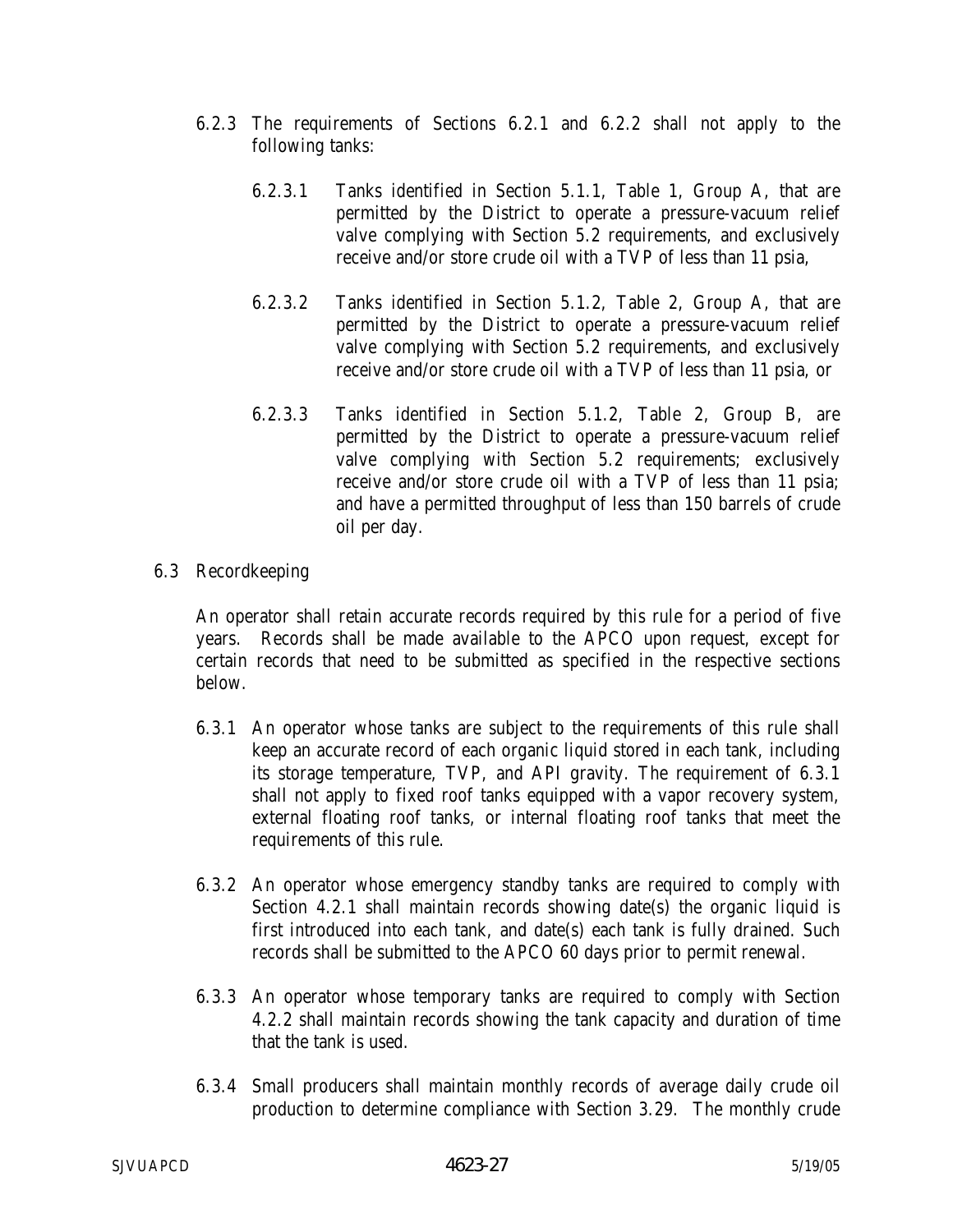oil production records required by the California Division of Oil, Gas, and Geothermal Resources may be used to comply with the above requirement. Small producers shall also maintain monthly records of the average daily crude oil throughput of each tank to demonstrate compliance with Sections 4.3, and/or 5.1.2. Operators shall submit the required monthly records upon the request of the APCO.

- 6.3.5 An operator shall submit the reports of the floating roof tank inspections conducted in accordance with the requirements of Section 6.1 to the APCO within five calendar days after the completion of the inspection only for those tanks that failed to meet the applicable requirements of Sections 5.2 through 5.5. The inspection report for tanks that have been determined to be in compliance with the requirements of Sections 5.2 through 5.5 need not be submitted to the APCO, but the inspection report shall be kept on-site and shall be made available upon request by the APCO. The inspection report shall contain all information necessary to demonstrate compliance with the provisions of this rule, including the following:
	- 6.3.5.1 Date of inspection and names and titles of company personnel doing the inspection.
	- 6.3.5.2 Tank identification numbers and PTO number.
	- 6.3.5.3 Measurements of the gaps between the tank shell and primary and secondary seals.
	- 6.3.5.4 Leak-free status of tanks and floating roof deck fittings. Records of leak-free status shall include the vapor concentration values measured in ppmv.
	- 6.3.5.5 Data, supported by calculations, demonstrating compliance with the requirements specified in Sections 5.3, 5.4, 5.5.2.3.3, 5.5.2.4.2, and 5.5.2.4.3 of this rule.
	- 6.3.5.6 Any corrective actions or repairs performed on the tank in order to comply with this rule and the date such actions were taken.
- 6.3.6 An operator shall submit the records of TVP and API gravity testing conducted in accordance with the requirements of Section 6.2 to the APCO within 45 days after the date of testing. The record shall include the tank identification number, PTO number, type of stored organic liquid, TVP and API gravity of the stored organic liquid, test methods used, and a copy of the test results. An operator who uses the information in Appendix A to demonstrate the TVP and/or API gravity of the stored organic liquid shall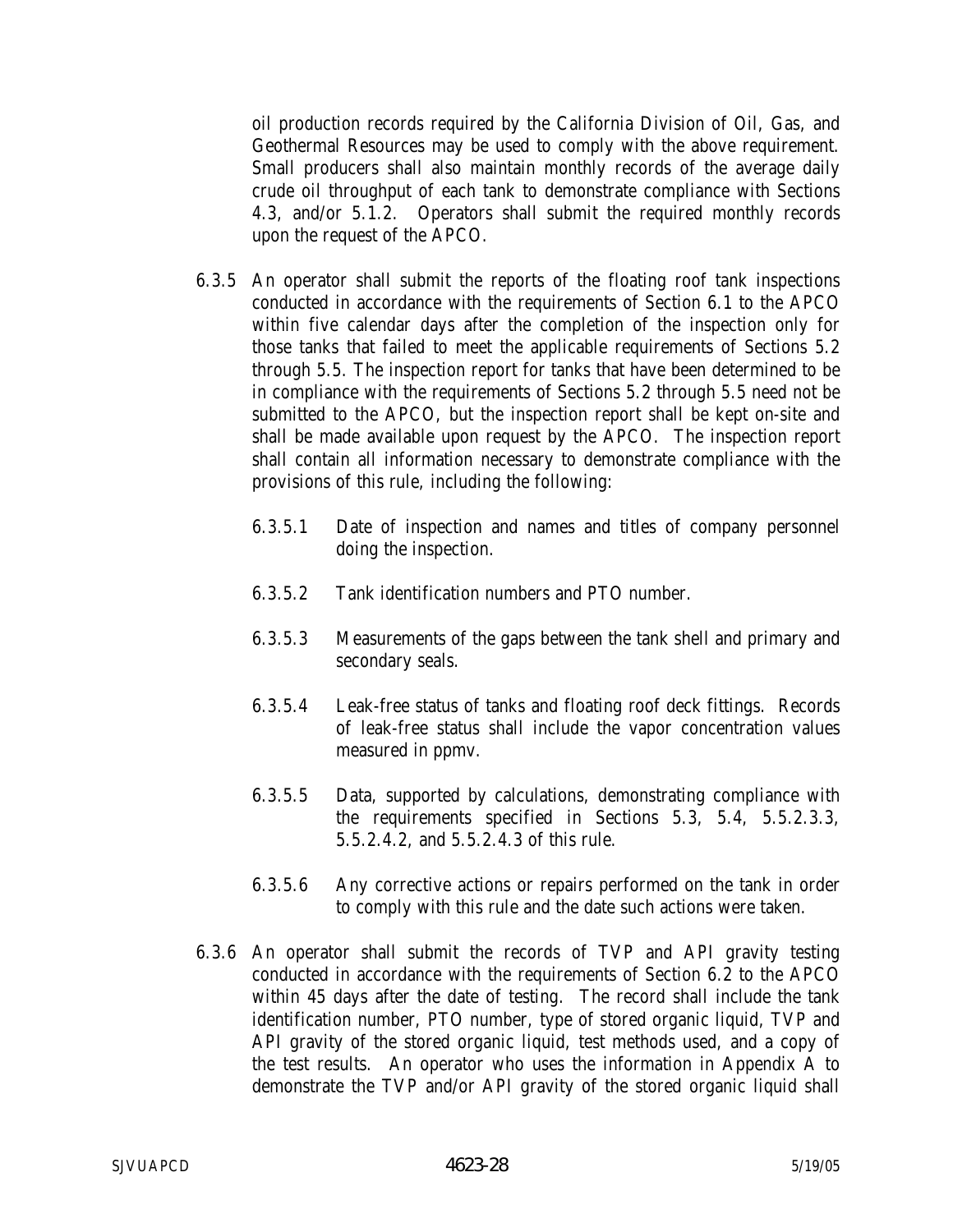submit information to the APCO within 45 days after the date that the type of organic liquid stored in the tank has been determined.

6.3.7 An operator shall maintain the records of the external floating roof or internal floating roof landing activities that are performed pursuant to Sections 5.3.1.3 and 5.4.3. The records shall include information on the TVP, API gravity, and type of organic liquid stored in the tank, the purpose of landing the roof on its legs, the date of roof landing, duration the roof was on its legs, the level or height at which the tank roof was set to land on its legs, and the lowest liquid level in the tank. The operator shall keep the records at the facility (or on-site) for a period of five years. The records shall be made available to the APCO upon request.

### 6.4 Test Methods

The following test methods shall be used unless otherwise approved by the APCO and the United States Environmental Protection Agency (US EPA).

- 6.4.1 Analysis of halogenated exempt compounds shall be conducted using California Air Resources Board (ARB) Method 432.
- 6.4.2 The API gravity of crude oil or petroleum distillate shall be determined by using ASTM Method D 287-92 (2000) e1 "Standard Test Method for API Gravity of Crude Petroleum and Petroleum Products (Hydrometer Method). Sampling for API gravity shall be performed in accordance with ASTM Method D 4057-95 "Standard Practices for Manual Sampling of Petroleum and Petroleum Products".
- 6.4.3 Except for crude oil subject to Section 6.4.4, the TVP of any organic liquid shall be determined by measuring the Reid Vapor Pressure (RVP) using ASTM D 323-94 (Test Method for Vapor Pressure for Petroleum Products), and converting the RVP to TVP at the tank's maximum organic liquid storage temperature. The conversion of RVP to TVP shall be done in accordance with the procedures in Appendix B. Appendix B is an excerpt from the oil and gas section of "ARB Technical Guidance Document to the Criteria and Guidelines Regulation for AB 2588", dated August 1989. As an alternative to using ASTM D 323-94, the TVP of crude oil with an API gravity range of greater than  $26^{\circ}$  up to  $30^{\circ}$  may be determined by using other equivalent test methods approved by APCO, ARB and US EPA.
- 6.4.4 The latest version of the Lawrence Berkeley National Laboratory "Test Method for Vapor Pressure of Reactive Organic Compounds in Heavy Crude Oil Using Gas Chromatograph", as approved by ARB and US EPA, shall be used to determine the TVP of crude oil with an API gravity of  $26^{\circ}$  or less, or for any API gravity that is specified in this test method.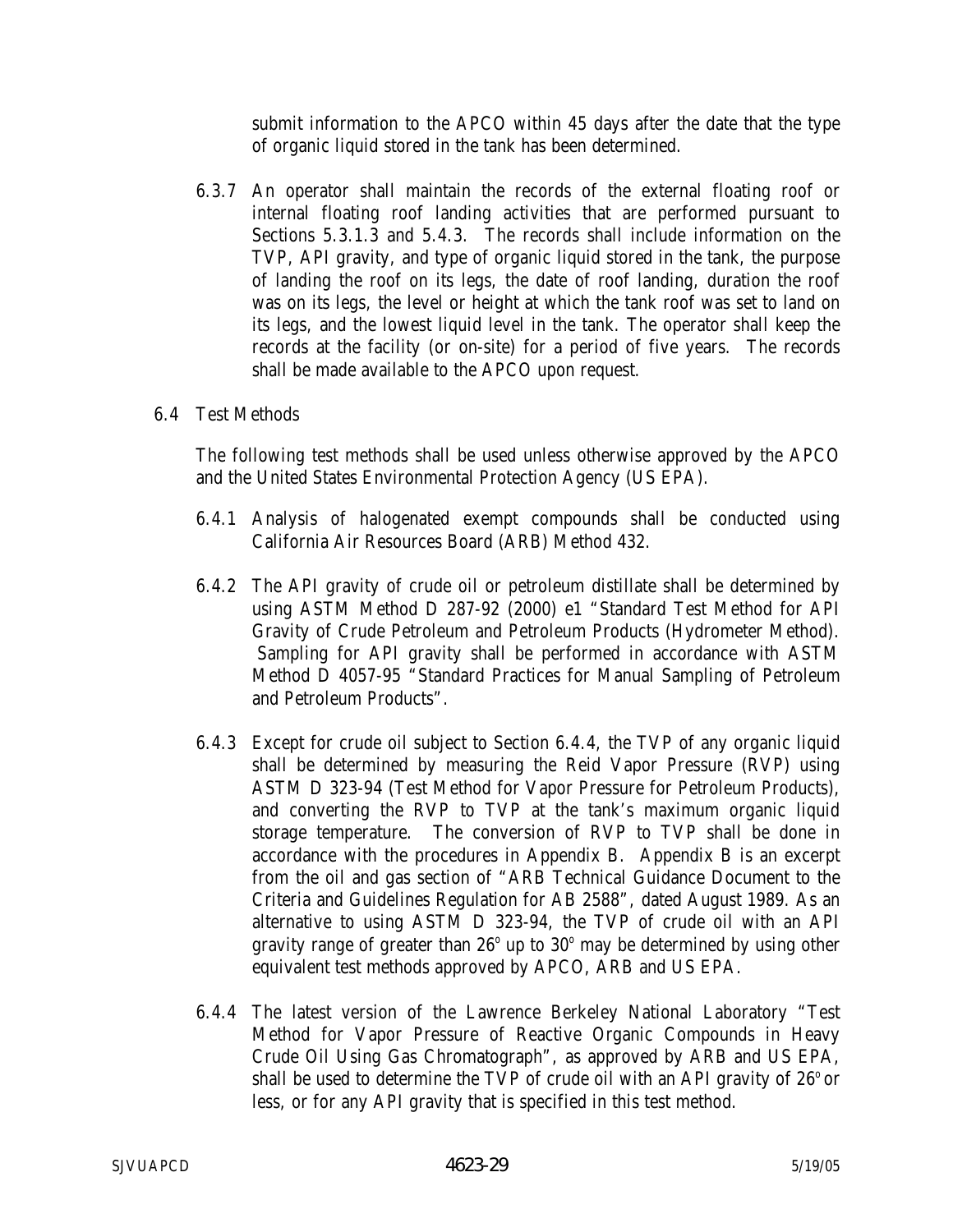- 6.4.5 An operator may use the information in Appendix A to determine the TVP of the stored organic liquid in a tank provided the storage temperature listed in Appendix A is not exceeded at any time.
- 6.4.6 The control efficiency of any VOC destruction device, measured and calculated as carbon, shall be determined by US EPA Method 25, except when the outlet concentration must be below 50 ppm in order to meet the standard, in which case US EPA Method 25a may be used. US EPA Method 18 may be used in lieu of US EPA Method 25 or US EPA Method 25A provided the identity and approximate concentrations of the analytes/compounds in the sample gas stream are known before analysis with the gas chromatograph and the gas chromatograph is calibrated for each of the known analytes/compounds to ensure that the VOC concentrations are neither under- or over-reported.
- 6.4.7 Analysis of halogenated exempt compounds shall be analyzed by ARB Method 422 "Exempt Halogenated VOCs in Gases September 12, 1990".
- 6.4.8 Measurements of a gas-leak concentration shall be determined by US EPA Method 21.
- 7.0 Compliance Schedule
	- 7.1 Any tank subject to the requirements of this rule that is installed or constructed on and after May 19, 2005, shall be in full compliance with this rule upon initial operation, and thereafter.
	- 7.2 Any tank that is exempted under Section 4.0 that becomes subject to the VOC control system requirements of this rule through the loss of exemption status, shall be in full compliance with this rule on the date the exemption status is lost.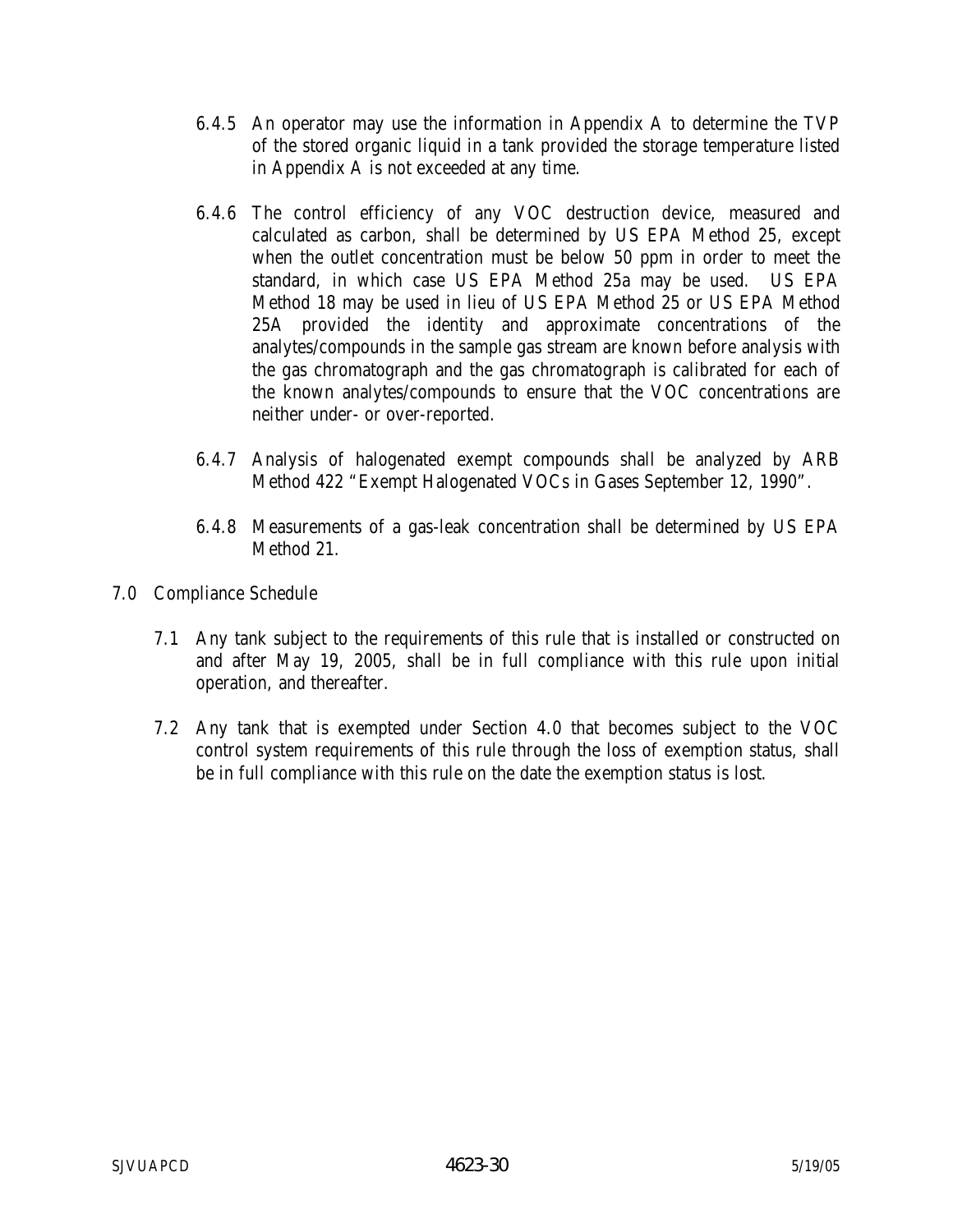| DI ONTOLI TENII ENTI ONE VENDOD V/II ON I NEODONE<br>Maximum Temp °F |                             |                                               |               |              |
|----------------------------------------------------------------------|-----------------------------|-----------------------------------------------|---------------|--------------|
| ORGANIC LIQUID                                                       | <b>Reference Properties</b> | Not to Exceed                                 |               |              |
|                                                                      | Gravity (°API)              | <b>Initial Boiling Point</b><br>$(^{\circ}F)$ | 0.5<br>(psia) | $1.5$ (psia) |
| <b>Middle Distillates</b>                                            |                             |                                               |               |              |
| Kerosene                                                             | 42.5                        | 350                                           | 195           | 250          |
| <b>Diesel</b>                                                        | 36.4                        | 372                                           | 230           | 290          |
| Gas Oil                                                              | 26.2                        | 390                                           | 249           | 310          |
| <b>Stove Oil</b>                                                     | 23                          | 421                                           | 275           | 340          |
| <b>Jet Fuels</b>                                                     |                             |                                               |               |              |
| $JP-1$                                                               | 43.1                        | 330                                           | 165           | 230          |
| $JP-3$                                                               | 54.7                        | 110                                           |               | 25           |
| $JP-4$                                                               | 51.5                        | 150                                           | 20            | 68           |
| $JP-5$                                                               | 39.6                        | 355                                           | 205           | 260          |
| $JP-7$                                                               | $44 - 50$                   | 360                                           | 205           | 260          |
| Fuel Oil                                                             |                             |                                               |               |              |
| No. 1                                                                | 42.5                        | 350                                           | 195           | 250          |
| No. 2                                                                | 36.4                        | 372                                           | 230           | 290          |
| No. 3                                                                | 26.2                        | 390                                           | 249           | 310          |
| No. 4                                                                | 23                          | 421                                           | 275           | 340          |
| No. 5                                                                | 19.9                        | 560                                           | 380           | 465          |
| Residual                                                             | 19.27                       |                                               | 405           |              |
| No. 6                                                                | 16.2                        | 625                                           | 450           | ---          |
| <b>Asphalt</b>                                                       |                             |                                               |               |              |
| 60-100 pen.                                                          |                             |                                               | 490           | 550          |
| 120-150 pen.                                                         |                             |                                               | 450           | 500          |
| 200-300 pen.                                                         |                             |                                               | 360           | 420          |

Appendix A STORAGE TEMPERATURE VERSUS VAPOR PRESSURE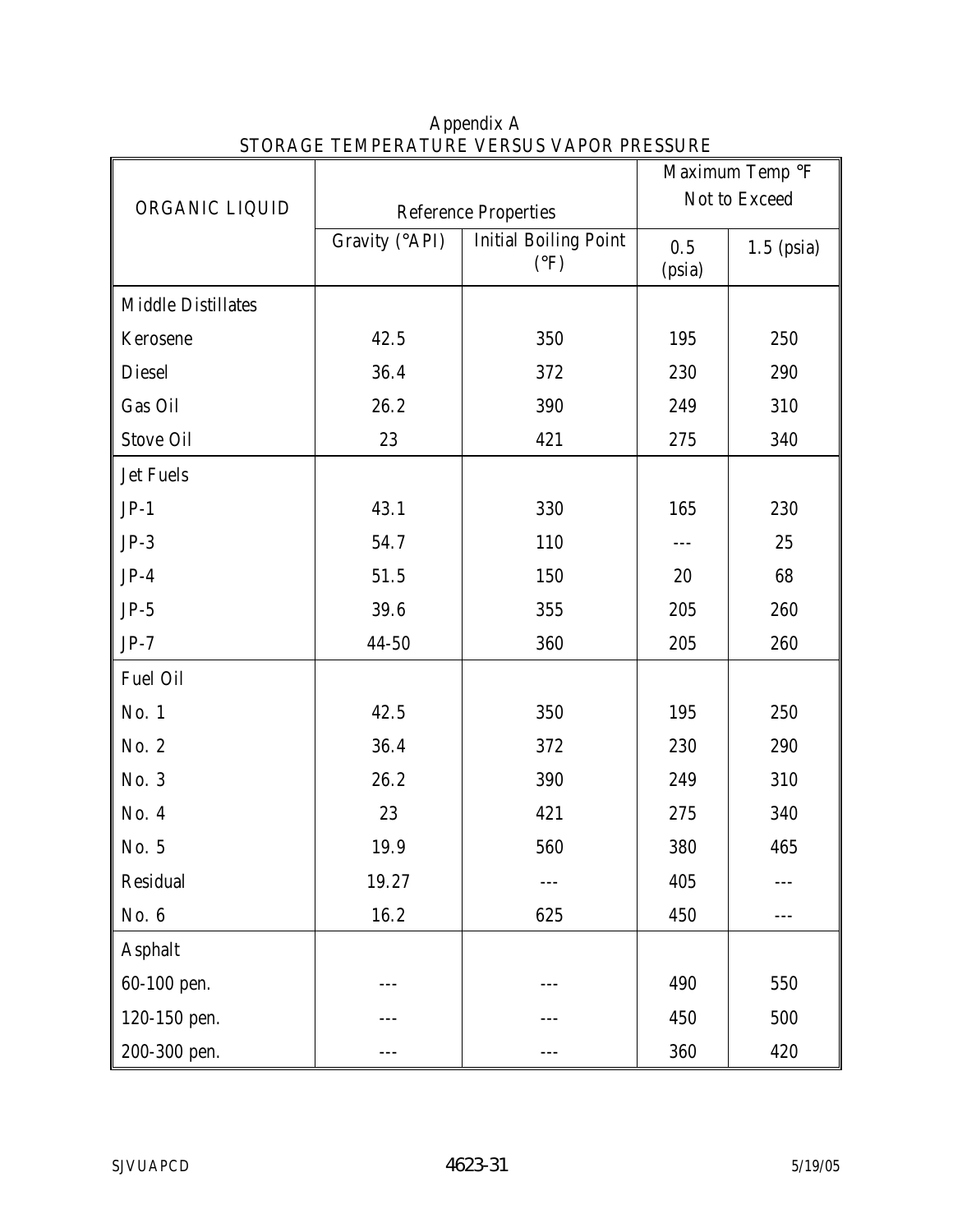| Organic Liquid              | <b>Reference Properties</b> |                             |                                      | <b>Maximum Temperature</b><br>(°F) Not to Exceed |            |
|-----------------------------|-----------------------------|-----------------------------|--------------------------------------|--------------------------------------------------|------------|
|                             | Density<br>(lb/gal)         | Gravity<br><sup>°</sup> API | <b>Initial Boiling</b><br>Point (°F) | $0.5$ psia                                       | $1.5$ psia |
| Acetone                     | 6.6                         | 47                          | 133                                  | ---                                              | 35         |
| Acrylonitrile               | 6.8                         | 41.8                        | 173                                  | 30                                               | 62         |
| <b>Benzene</b>              | 7.4                         | 27.7                        | 176                                  | 34                                               | 70         |
| <b>Carbon Disulfide</b>     | 10.6                        | 22.1                        | 116                                  |                                                  | 10         |
| <b>Carbon Tetrachloride</b> | 13.4                        | $ -$                        | 170                                  | 20                                               | 63         |
| Chloroform                  | 12.5                        | $---$                       | 142                                  | $---$                                            | 40         |
| Cyclohexane                 | 6.5                         | 49.7                        | 177                                  | 30                                               | 65         |
| 1,2 Dichloroethane          | 10.5                        | $---$                       | 180                                  | 35                                               | 75         |
| <b>Ethyl Acetate</b>        | 7.5                         | 23.6                        | 171                                  | 38                                               | 70         |
| <b>Ethyl Alcohol</b>        | 6.6                         | 47.0                        | 173                                  | 55                                               | 85         |
| <b>Isopropyl Alcohol</b>    | 6.6                         | 47.0                        | 181                                  | 62                                               | 95         |
| <b>Methyl Alcohol</b>       | 6.6                         | 47.0                        | 148                                  | 30                                               | 62         |
| Methyl Ethyl Ketone         | 6.7                         | 44.3                        | 175                                  | 30                                               | 70         |
| <b>Toluene</b>              | 7.3                         | 30                          | 231                                  | 75                                               | 120        |
| <b>Styrene</b>              | 7.5                         |                             | 293                                  | 128                                              | 167        |
| <b>Vinyl Acetate</b>        | 7.8                         | 19.6                        | 163                                  | 30                                               | 65         |

### Appendix A (Continued) STORAGE TEMPERATURE VERSUS VAPOR PRESSURE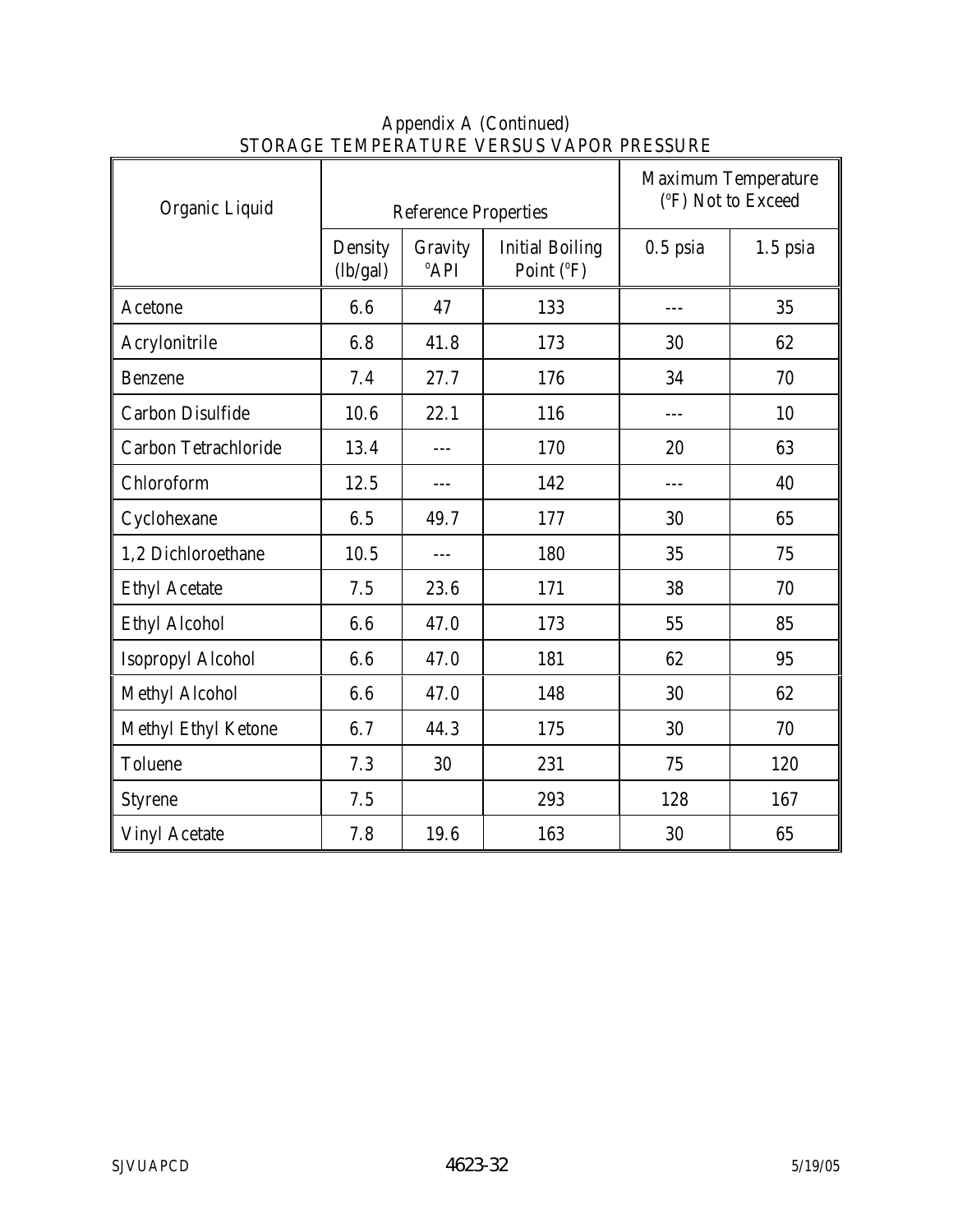### Appendix B

California Air Resources Board Technical Guidance to the Criteria and Guidelines Regulation for AB 2588 (Partial Excerpt from pages 102, 103 and 104)

True Vapor Pressure (TVP)

RVP is the absolute pressure of volatile crude oil and nonviscous petroleum liquids. Numerically, the relationship between TVP, RVP and temperature can be expressed by the following equation:

$$
TVP = (RVP) e^{[Co(RTEMP - TTEMP)]}
$$

Where:  $C_0 =$  Constant dependent upon the value of RVP  $ITEMP = (1/559.69^{\circ}R)$  $IRTEMP = (1/(T<sub>s</sub> + 459.69<sup>o</sup>R))$  $T_s =$  Temperature of the stored fluid in  ${}^{\circ}F$ 

The value of the constant term  $C_0$  depends upon the given value of RVP.

Values of  $C_0$  for different RVP numbers are tabulated in Table  $C_0$ -3. It should be noted, however, that an error was discovered in the API nomograph calculated values of TVP so that the RVP was not equal to TVP at 100°F as was expected given the general definition of RVP. Using linear regression techniques, correction factors  $(C_F)$  were developed and should be added to the calculated values of TVP in order to obtain reasonable TVP numbers. The relationship between the three values is given as follows:

Corrected  $TVP =$  Calculated  $TVP + CF$ 

The correction factor was found to be dependent upon RVP according to the following equations:

> If RVP  $< 3$ .  $C_F = (0.04) \times (RVP) + 0.1$ If  $RVP > 3$ ,  $C_F = e^{[(2.3452061 \log (RVP)) - 4.132622]}$